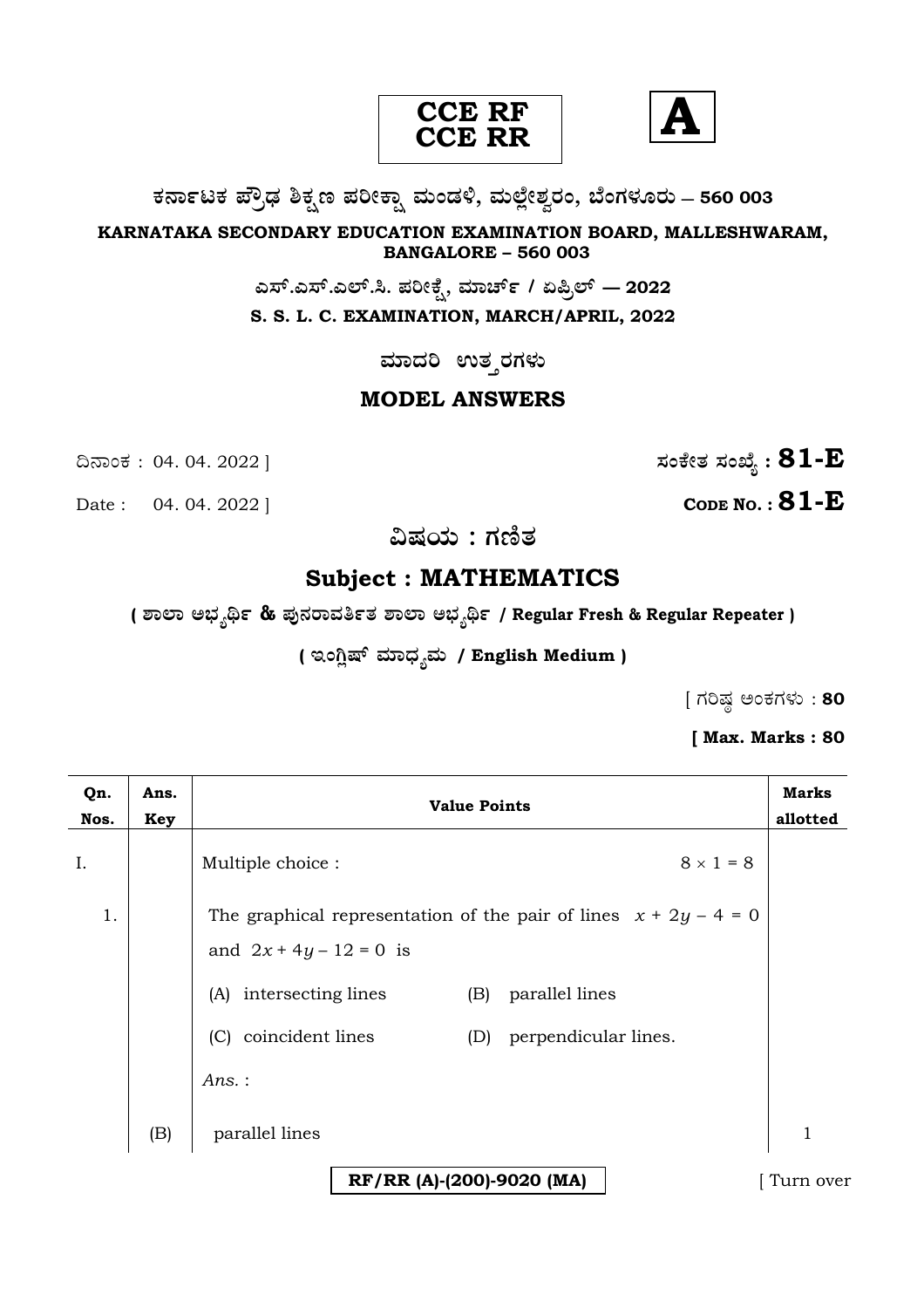| w<br>۰. |  |  |
|---------|--|--|
|---------|--|--|

# **81-B** 2 **CCE RF & RR**

| Qn.<br>Nos. | Ans.<br><b>Key</b> |                                           | <b>Value Points</b>                                    |                          | <b>Marks</b><br>allotted |
|-------------|--------------------|-------------------------------------------|--------------------------------------------------------|--------------------------|--------------------------|
| 2.          |                    |                                           | The common difference of the Arithmetic progression    |                          |                          |
|             |                    | $8, 5, 2, -1, \dots$ is                   |                                                        |                          |                          |
|             |                    | $(A) - 3$                                 |                                                        | $(B) -2$                 |                          |
|             |                    | $(C)$ 3                                   |                                                        | (D) 8.                   |                          |
|             |                    | $Ans.$ :                                  |                                                        |                          |                          |
|             | (A)                | $-3$                                      |                                                        |                          | $\mathbf{1}$             |
| 3.          |                    |                                           | The standard form of $2x^2 = x - 7$ is                 |                          |                          |
|             |                    |                                           | (A) $2x^2 - x = -7$ (B) $2x^2 + x - 7 = 0$             |                          |                          |
|             |                    | (C) $2x^2 - x + 7 = 0$                    |                                                        | (D) $2x^2 + x + 7 = 0$ . |                          |
|             |                    | $Ans.$ :                                  |                                                        |                          |                          |
|             | (C)                | $2x^2 - x + 7 = 0$                        |                                                        |                          | $\mathbf{1}$             |
| 4.          |                    |                                           | The value of $\cos(90^\circ - 30^\circ)$ is            |                          |                          |
|             |                    | $(A) - 1$                                 |                                                        | (B) $\frac{1}{2}$        |                          |
|             |                    | $(C)$ 0                                   | (D)                                                    | 1.                       |                          |
|             |                    | $Ans.$ :                                  |                                                        |                          |                          |
|             | (B)                | $\frac{1}{2}$                             |                                                        |                          |                          |
|             |                    |                                           |                                                        |                          | $\mathbf 1$              |
| 5.          |                    |                                           | The distance of the point $P(x, y)$ from the origin is |                          |                          |
|             |                    | (A) $\sqrt{x^2 + y^2}$<br>(C) $x^2 - y^2$ |                                                        | (B) $x^2 + y^2$          |                          |
|             |                    |                                           |                                                        | (D) $\sqrt{x^2-y^2}$ .   |                          |
|             |                    | Ans.:                                     |                                                        |                          |                          |
|             | (A)                | $\sqrt{x^2+y^2}$                          |                                                        |                          | $\mathbf{1}$             |
|             |                    |                                           | RF/RR (A)-(200)-9020 (MA)                              |                          |                          |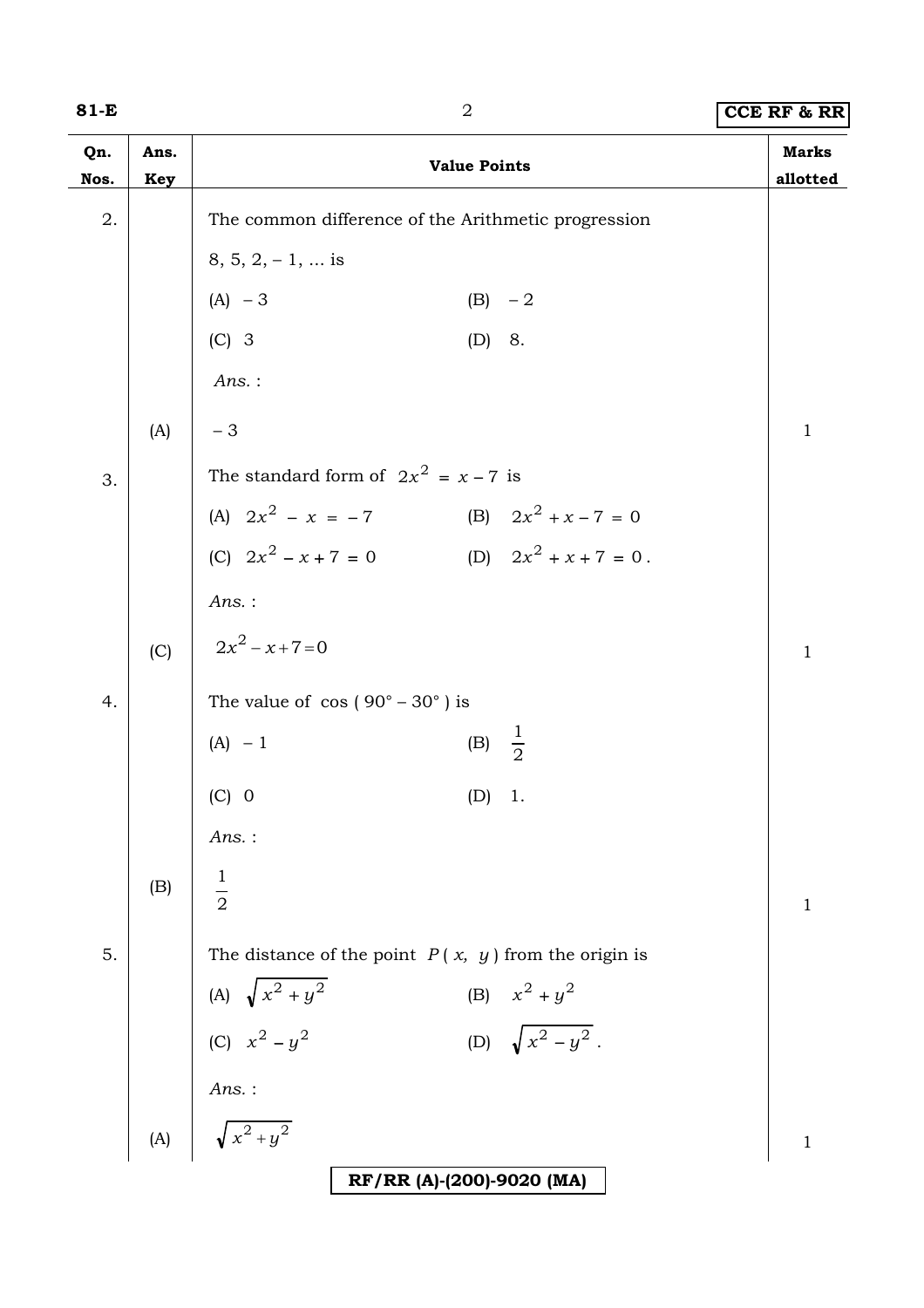## **CCE RF & RR** 3 **81-E**

| Qn.<br>Nos. | Ans.<br>Key | <b>Value Points</b>                                                                                     | <b>Marks</b><br>allotted |
|-------------|-------------|---------------------------------------------------------------------------------------------------------|--------------------------|
| 6.          |             | In a circle, the angle between the tangent and the radius at the<br>point of contact is                 |                          |
|             |             | (A) $30^\circ$<br>$60^{\circ}$<br>(B)                                                                   |                          |
|             |             | (C) $90^\circ$<br>180°.<br>(D)                                                                          |                          |
|             |             | Ans.:                                                                                                   |                          |
|             | (C)         | $90^{\circ}$                                                                                            | $\mathbf{1}$             |
| 7.          |             | In the given figure, the volume of the frustum of a cone is                                             |                          |
|             |             | $r_{\!\scriptscriptstyle 2}^{}$<br>$\boldsymbol{h}$<br>$r_{1}$                                          |                          |
|             |             | (A) $\pi$ ( $r_1 + r_2$ ) l<br>(B) $\pi (r_1 - r_2) l$                                                  |                          |
|             |             | (C) $\frac{1}{3} \pi h$ $(r_1^2 - r_2^2 - r_1 r_2)$ (D) $\frac{1}{3} \pi h$ $(r_1^2 + r_2^2 + r_1 r_2)$ |                          |
|             |             | $Ans.$ :                                                                                                |                          |
|             | (D)         | $\frac{1}{3} \pi h (r_1^2 + r_2^2 + r_1 r_2)$                                                           | $\mathbf{1}$             |
|             |             | Surface area of a sphere of radius 'r' unit is                                                          |                          |
| 8.          |             | (A) $\pi r^2$ sq.units<br>(B) $2\pi r^2$ sq.units                                                       |                          |
|             |             | (C) $3\pi r^2$ sq.units<br>(D) $4\pi r^2$ sq.units.                                                     |                          |
|             |             | Ans.:                                                                                                   |                          |
|             | (D)         | $4\pi r^2$ sq.units                                                                                     | $\mathbf{1}$             |

**RF/RR (A)-(200)-9020 (MA)** [ Turn over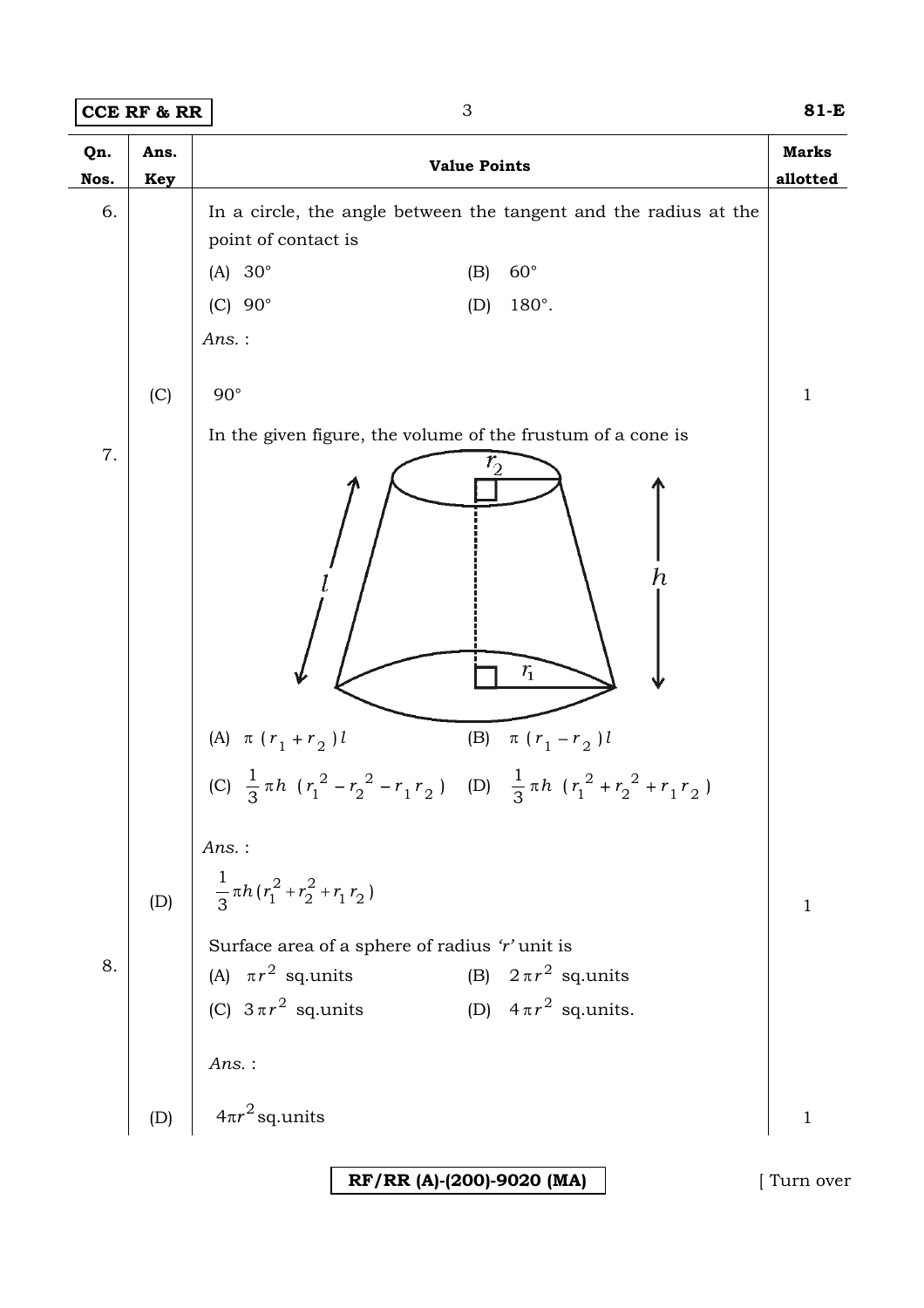| M.<br>۰. |  |
|----------|--|
|----------|--|

**81-E** 4 **CCE RF & RR**

| Qn.<br>Nos. | <b>Value Points</b>                                                     | <b>Marks</b><br>allotted |
|-------------|-------------------------------------------------------------------------|--------------------------|
| II.         | $8 \times 1 = 8$<br>Answer the following questions :                    |                          |
|             | (Direct answers from Q. Nos. 9 to 16 full marks should be given)        |                          |
| 9.          | If the pair of linear equations in two variables are inconsistent, then |                          |
|             | how many solutions do they have ?                                       |                          |
|             | $Ans.$ :                                                                |                          |
|             | No solution                                                             | $\mathbf{1}$             |
| 10.         | In an Arithmetic progression if 'a' is the first term and 'd' is the    |                          |
|             | common difference, then write its $n^{th}$ term.                        |                          |
|             | $Ans.$ :                                                                |                          |
|             | $a_n = a + (n-1)d$                                                      | $\mathbf{1}$             |
| 11.         | Write the standard form of quadratic equation.                          |                          |
|             | $Ans.$ :                                                                |                          |
|             | $ax^2 + bx + c = 0$                                                     | $\mathbf{1}$             |
| 12.         | $\sin 18^\circ$<br>Write the value of<br>$\cos 72^\circ$                |                          |
|             | Ans. :                                                                  |                          |
|             | $\mathbf{1}$                                                            | $\mathbf{1}$             |
| 13.         | Write the distance of the point $(4, 3)$ from <i>x</i> -axis.           |                          |
|             | $Ans.$ :                                                                |                          |
|             | $\mathfrak 3$                                                           | $\mathbf{1}$             |
| 14.         | Find the median of the scores $6, 4, 2, 10$ and 7.                      |                          |
|             | $Ans.$ :                                                                |                          |
|             | 6                                                                       | $\mathbf{1}$             |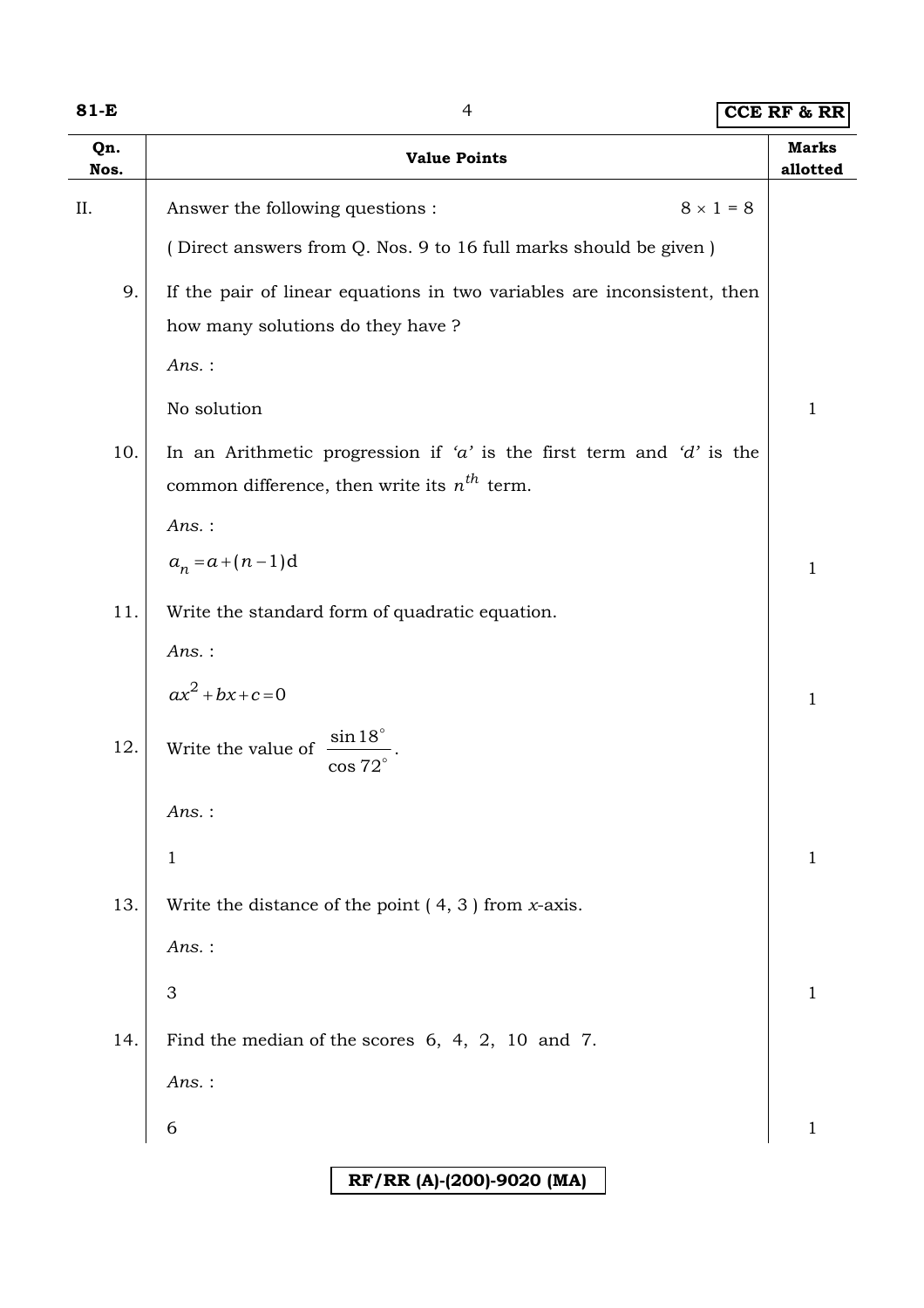| <b>CCE RF &amp; RR</b> |                       | 5                                                                                                                                                                   | 81-E                     |
|------------------------|-----------------------|---------------------------------------------------------------------------------------------------------------------------------------------------------------------|--------------------------|
| Qn.<br>Nos.            |                       | <b>Value Points</b>                                                                                                                                                 | <b>Marks</b><br>allotted |
| 15.                    | theorem).<br>$Ans.$ : | Write the statement of "Basic Proportionality" theorem (Thales                                                                                                      |                          |
|                        |                       | If a line is drawn parallel to one side of a triangle to intersect the other<br>two sides in distinct points, the other two sides are divided in the<br>same ratio. |                          |
|                        |                       | <b>Note</b> : If correct alternate statement is written, give full marks.                                                                                           | 1                        |
| 16.                    | $Ans.$ :              | In the given figure, write the formula used to find the curved surface<br>area of the cone.<br>$\boldsymbol{h}$<br>$\boldsymbol{r}$<br>Α<br>Β                       |                          |
|                        |                       | Curved surface area of cone = $\pi r l$ sq units                                                                                                                    | 1                        |
| III.                   |                       | $8 \times 2 = 16$<br>Answer the following questions :                                                                                                               |                          |
| 17.                    |                       | Solve the given pair of linear equations by Elimination method :                                                                                                    |                          |
|                        |                       | $2x + y = 8$                                                                                                                                                        |                          |
|                        |                       | $x - y = 1$                                                                                                                                                         |                          |
|                        | $Ans.$ :              |                                                                                                                                                                     |                          |
|                        |                       |                                                                                                                                                                     |                          |
|                        |                       | $\frac{1}{2}$<br>$3x = 9$                                                                                                                                           |                          |
|                        |                       |                                                                                                                                                                     |                          |
|                        |                       | RF/RR (A)-(200)-9020 (MA)                                                                                                                                           | [ Turn over              |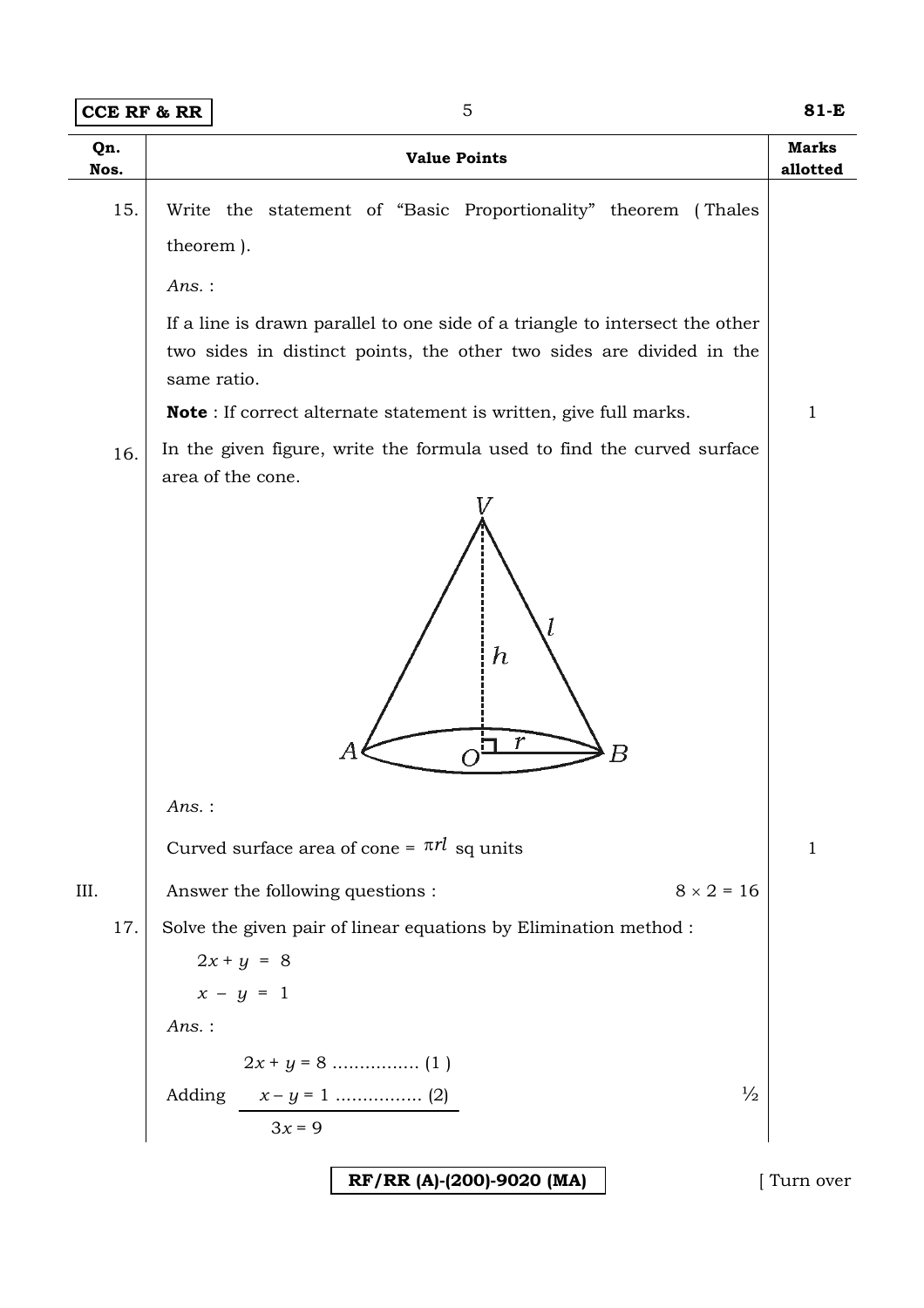#### **81-E** 6 **CCE RF & RR**

| Qn.<br>Nos. | <b>Value Points</b>                                                                            |               | <b>Marks</b><br>allotted |
|-------------|------------------------------------------------------------------------------------------------|---------------|--------------------------|
|             | 9<br>$x=\frac{1}{3}$                                                                           |               |                          |
|             | $x = 3$                                                                                        | $\frac{1}{2}$ |                          |
|             | Substituting $x = 3$ in (1)                                                                    |               |                          |
|             | $2(3) + y = 8$                                                                                 | $\frac{1}{2}$ |                          |
|             | $6 + y = 8$                                                                                    |               |                          |
|             | $y = 8 - 6$                                                                                    |               | $\overline{2}$           |
|             | $y = 2$                                                                                        | $\frac{1}{2}$ |                          |
| 18.         | Find the 30th term of the arithmetic progression 5, 8, 11,<br>using formula.                   | by            |                          |
|             | $Ans.$ :                                                                                       |               |                          |
|             | $5, 8, 11$                                                                                     |               |                          |
|             | Here $a = 5$ , $d = 8 - 5 = 3$ , $n = 30$                                                      | $\frac{1}{2}$ |                          |
|             | nth term of arithmetic progression                                                             |               |                          |
|             | $a_n = a + (n-1)d$                                                                             | $\frac{1}{2}$ |                          |
|             | $a_{30} = 5 + (30 - 1)3$                                                                       | $\frac{1}{2}$ |                          |
|             | $= 5 + 29 \times 3$                                                                            |               |                          |
|             | $= 5 + 87$                                                                                     |               |                          |
|             | $a_{30} = 92$                                                                                  | $\frac{1}{2}$ |                          |
|             |                                                                                                |               | 2                        |
| 19.         | Find the sum of first 20 terms of the Arithmetic progression<br>10, 15, 20,  by using formula. |               |                          |
|             | <b>OR</b>                                                                                      |               |                          |
|             | Find the sum of first 20 positive integers using formula.                                      |               |                          |
|             | $Ans.$ :                                                                                       |               |                          |
|             | $a = 10, d = 15 - 10 = 5, n = 20, S_{20} = ?$                                                  |               |                          |
|             | $S_n = \frac{n}{2} [2a + (n-1)d]$                                                              | $\frac{1}{2}$ |                          |
|             |                                                                                                |               |                          |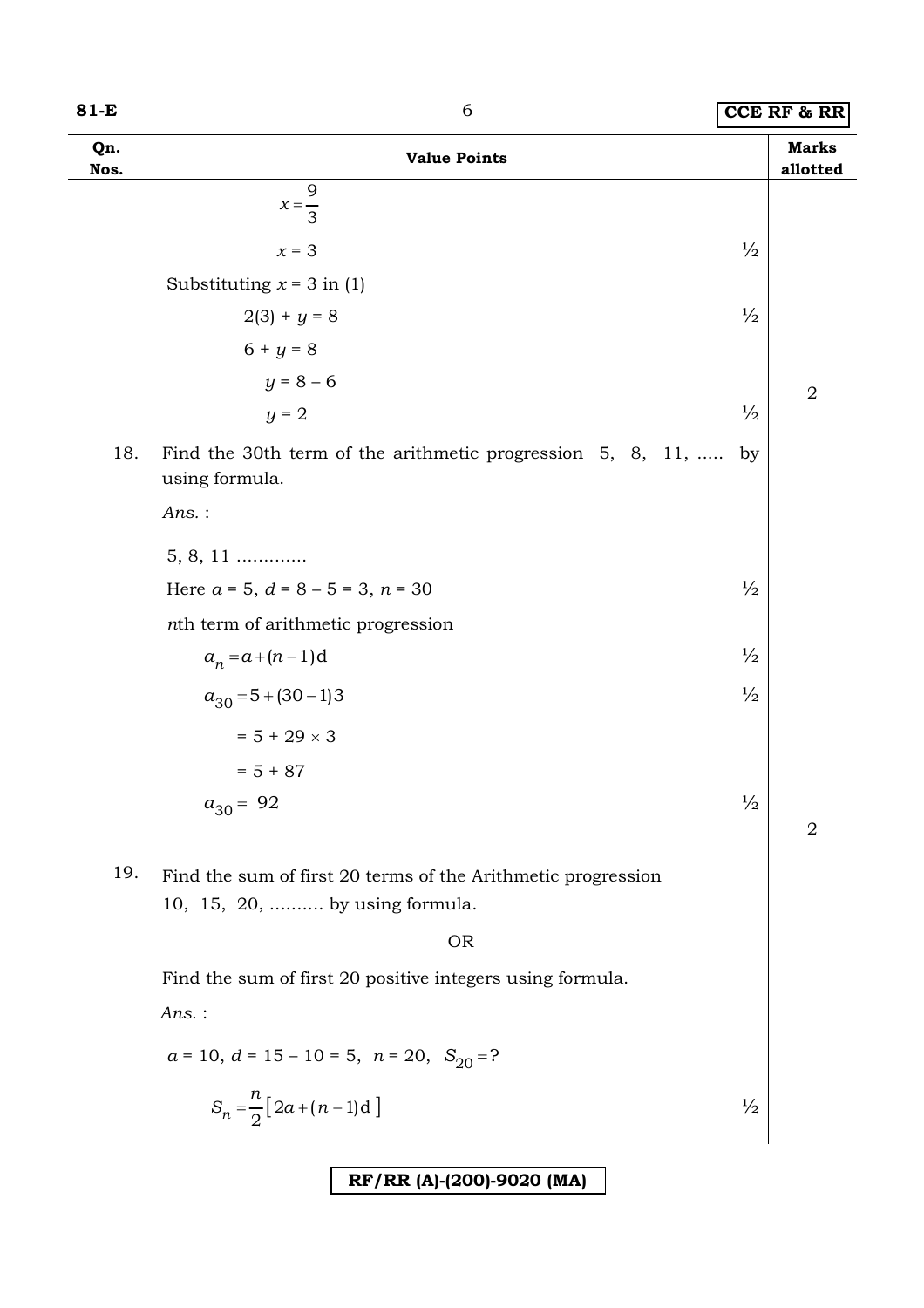| Qn.<br>Nos. | <b>Value Points</b>                                                                                           | <b>Marks</b><br>allotted |
|-------------|---------------------------------------------------------------------------------------------------------------|--------------------------|
|             | $S_{20} = \frac{20}{2} [2(10) + (20 - 1)5]$<br>$\frac{1}{2}$                                                  |                          |
|             | $= 10 [20 + 19 \times 5]$                                                                                     |                          |
|             | $= 10 [20 + 95]$                                                                                              |                          |
|             | $\frac{1}{2}$<br>$= 10 \times 115$                                                                            |                          |
|             | $\frac{1}{2}$<br>$S_{20} = 1150$                                                                              |                          |
|             | <b>Note</b> : Any other suitable method is followed to get the correct answer,<br>full marks should be given. | $\overline{2}$           |
|             | <b>OR</b>                                                                                                     |                          |
|             | $S_n = \frac{n(n+1)}{2}$<br>$\frac{1}{2}$                                                                     |                          |
|             | $n = 20$<br>$S_{20} = \frac{20(20+1)}{2}$<br>$\frac{1}{2}$                                                    |                          |
|             | $=\frac{20\times21}{2}$                                                                                       |                          |
|             | $\frac{1}{2}$<br>$= 10 \times 21$                                                                             |                          |
|             | $\frac{1}{2}$<br>$S_{20} = 210$                                                                               | $\overline{2}$           |
| 20.         | Find the roots of $x^2 + 5x + 2 = 0$ by using quadratic formula.                                              |                          |
|             | Ans.:<br>$x^2 + 5x + 2 = 0$                                                                                   |                          |
|             | $ax^2 + bx + c = 0$                                                                                           |                          |
|             | $a = 1, b = 5, c = 2$                                                                                         |                          |
|             | $x = \frac{-b \pm \sqrt{b^2 - 4ac}}{2a}$<br>$\frac{1}{2}$                                                     |                          |
|             |                                                                                                               |                          |
|             | $=\frac{-5\pm\sqrt{5^2-4(1)(2)}}{2(1)}$<br>$\frac{1}{2}$                                                      |                          |
|             | $=\frac{-5 \pm \sqrt{25 - 8}}{2}$<br>$\frac{1}{2}$                                                            |                          |
|             | $=\frac{-5\pm\sqrt{17}}{2}$<br>$\frac{1}{2}$                                                                  | $\overline{2}$           |
|             | RF/RR (A)-(200)-9020 (MA)                                                                                     | [Turn over               |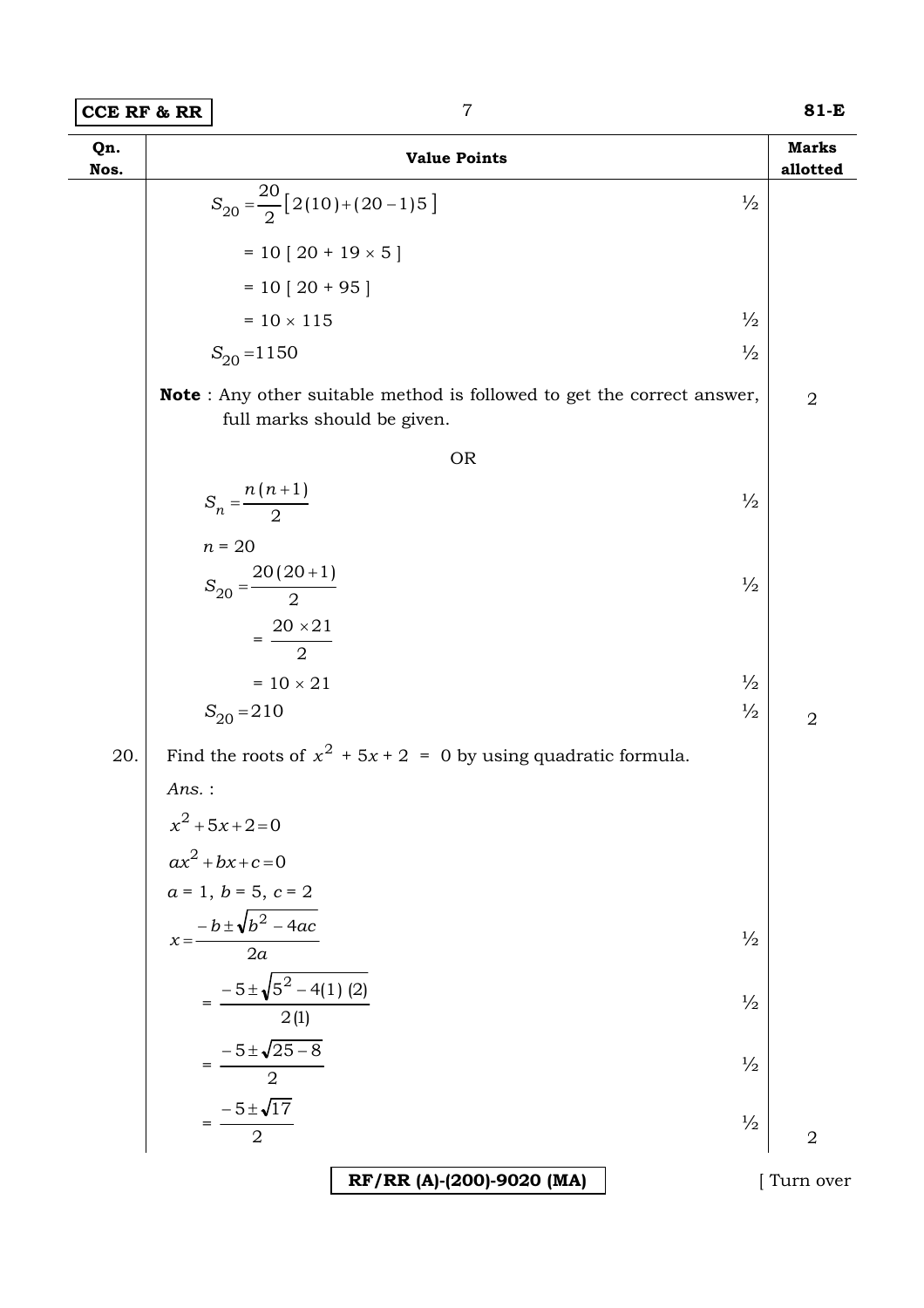### **81-E** 8 **81-E**

| Qn.<br>Nos. | <b>Value Points</b>                                                                                                                            | <b>Marks</b><br>allotted |
|-------------|------------------------------------------------------------------------------------------------------------------------------------------------|--------------------------|
| 21.         | Find the value of the discriminant and hence write the nature of roots<br>of the quadratic equation $x^2 + 4x + 4 = 0$ .<br>Ans.:              |                          |
|             | $x^2 + 4x + 4 = 0$                                                                                                                             |                          |
|             | $ax^2+bx+c+0$                                                                                                                                  |                          |
|             | $a = 1, b = 4, c = 4$                                                                                                                          |                          |
|             | Discriminant = $b^2$ – 4ac<br>$\frac{1}{2}$                                                                                                    |                          |
|             | $= 4^2 - 4(1)(4)$<br>$\frac{1}{2}$                                                                                                             |                          |
|             | $= 16 - 16$                                                                                                                                    |                          |
|             | $\frac{1}{2}$<br>$= 0$                                                                                                                         |                          |
|             | $\frac{1}{2}$<br>Nature of roots: Two equal real roots.                                                                                        | 2                        |
| 22.         | Find the distance between the points $A(2, 6)$ and $B(5, 10)$ by using<br>distance formula.                                                    |                          |
|             | <b>OR</b>                                                                                                                                      |                          |
|             | Find the coordinates of the mid-point of the line segment joining the<br>points $P(3, 4)$ and $Q(5, 6)$ by using 'mid-point' formula.<br>Ans.: |                          |
|             | $A(2, 6)$ $B(5, 10)$                                                                                                                           |                          |
|             | $x_1, y_1$ $x_2, y_2$                                                                                                                          |                          |
|             | Distance formula $d=\sqrt{(x_2-x_1)^2+(y_2-y_1)^2}$<br>$\frac{1}{2}$                                                                           |                          |
|             | $=\sqrt{(5-2)^2+(10-6)^2}$<br>$\frac{1}{2}$                                                                                                    |                          |
|             | $=\sqrt{3^2+4^2}$                                                                                                                              |                          |
|             | $=\sqrt{9+16}$                                                                                                                                 |                          |
|             | $=\sqrt{25}$<br>$\frac{1}{2}$                                                                                                                  |                          |
|             | $\frac{1}{2}$<br>$d = 5$ units                                                                                                                 | $\overline{2}$           |
|             | <b>OR</b>                                                                                                                                      |                          |
|             | $P(3, 4)$ $Q(5, 6)$                                                                                                                            |                          |
|             | $x_1,y_1 \quad x_2,y_2$                                                                                                                        |                          |
|             | Mid-point formula $P(x,y) = \left(\frac{x_1 + x_2}{2}, \frac{y_1 + y_2}{2}\right)$<br>$\frac{1}{2}$                                            |                          |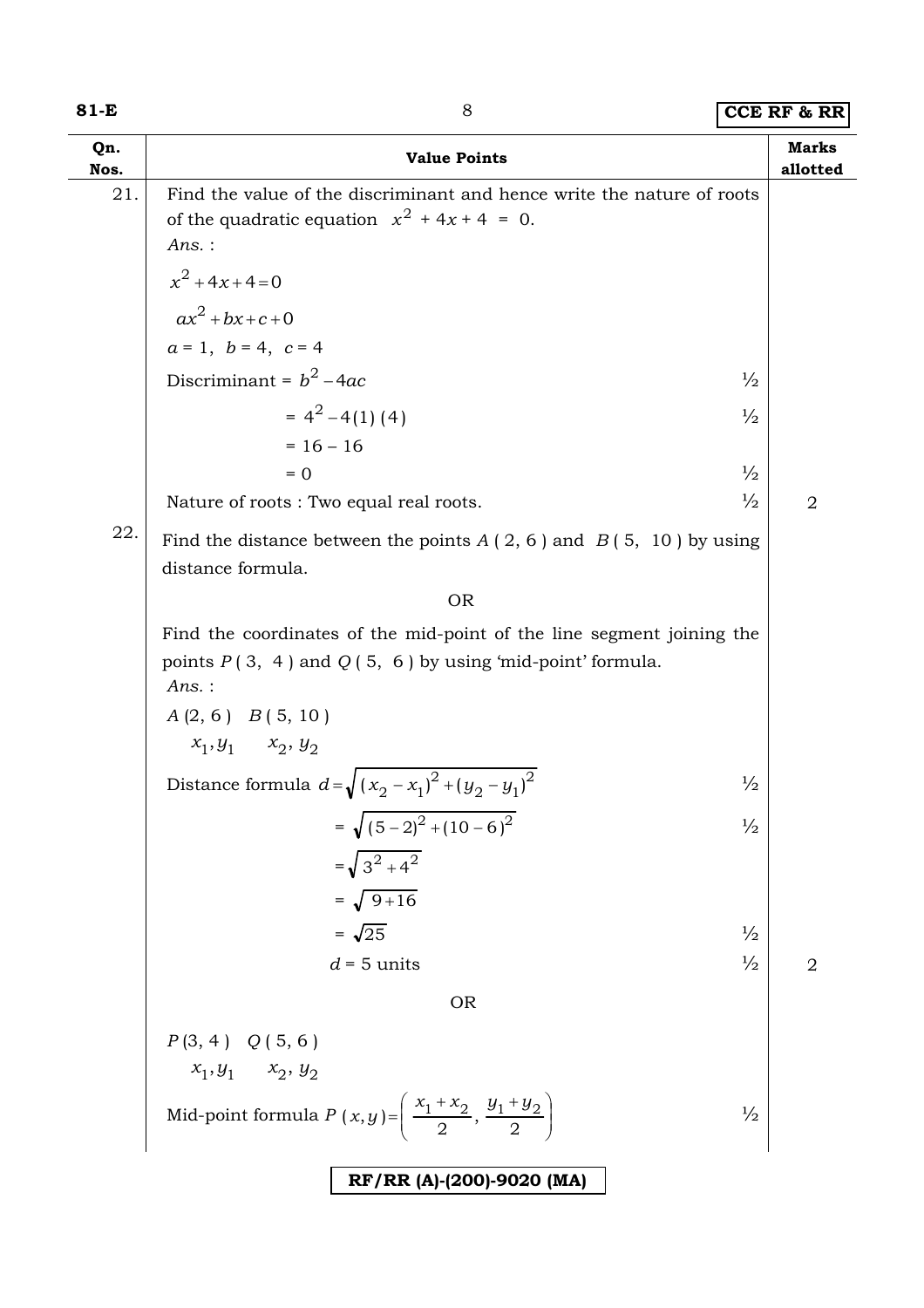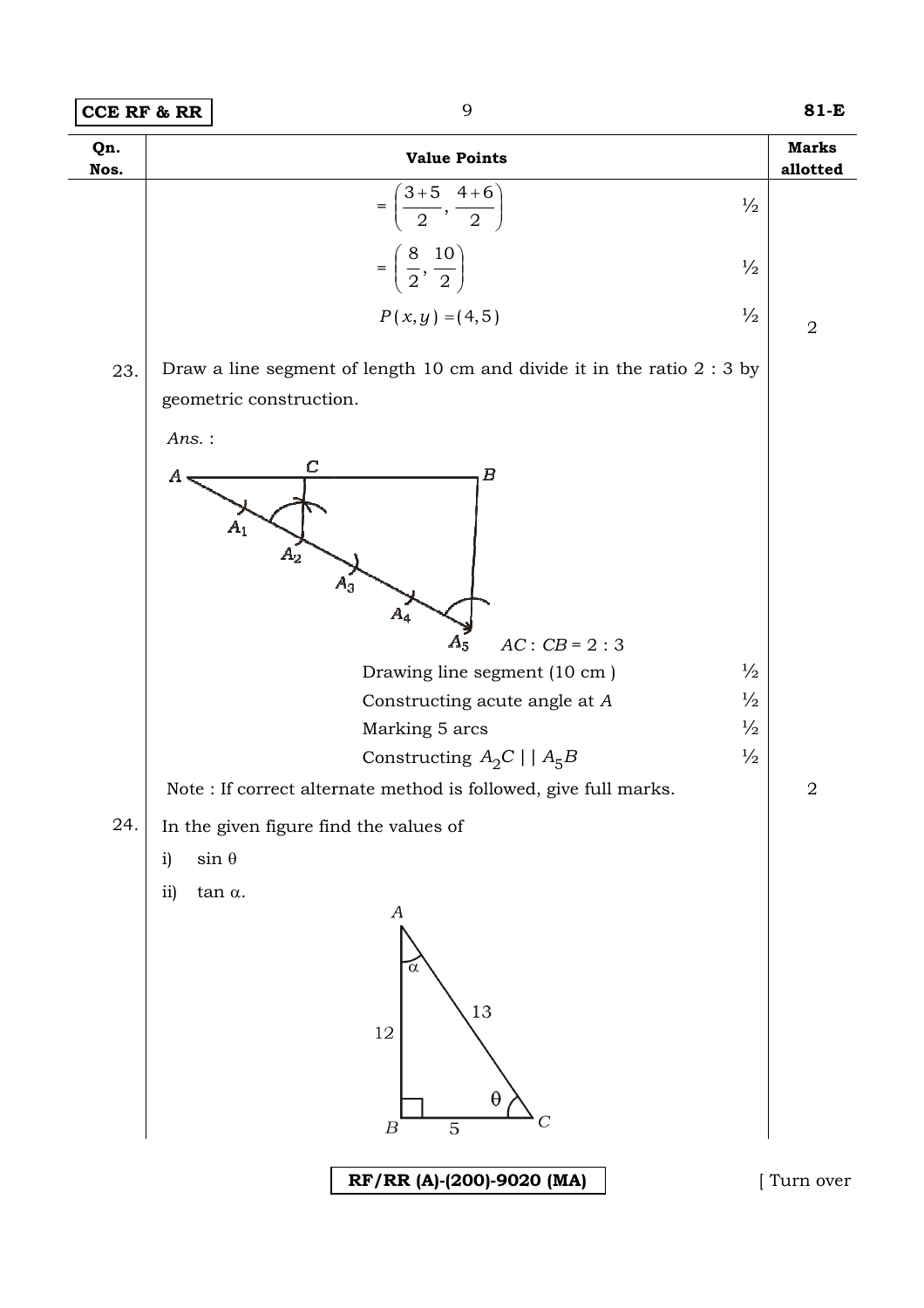| Qn.<br>Nos. | <b>Value Points</b>                                                                                                                                                     | <b>Marks</b><br>allotted |
|-------------|-------------------------------------------------------------------------------------------------------------------------------------------------------------------------|--------------------------|
|             | Ans.:                                                                                                                                                                   |                          |
|             | $\sin \theta = \frac{12}{13}$<br>(i)<br>$\mathbf{1}$                                                                                                                    |                          |
|             | $\tan \alpha = \frac{5}{12}$<br>(ii)<br>$\mathbf{1}$                                                                                                                    | $\overline{2}$           |
| IV.         | $9 \times 3 = 27$<br>Answer the following questions :                                                                                                                   |                          |
| 25.         | The sum of first 9 terms of an Arithmetic progression is 144 and its<br>9th term is 28 then find the first term and common difference of the<br>Arithmetic progression. |                          |
|             | Ans.:                                                                                                                                                                   |                          |
|             | $S_n = \frac{n}{2} [a + l]$<br>$\frac{1}{2}$                                                                                                                            |                          |
|             | $S_9 = \frac{9}{2} [a + 28]$                                                                                                                                            |                          |
|             | 144 = $\frac{9}{2}$ [ a + 28 ]<br>$\frac{16}{2}$<br>$\frac{2}{3}$ = a + 28<br>$\frac{1}{2}$                                                                             |                          |
|             |                                                                                                                                                                         |                          |
|             | $32 = a + 28$<br>$a = 32 - 28$<br>$\frac{1}{2}$                                                                                                                         |                          |
|             | $a = 4$                                                                                                                                                                 |                          |
|             | $a_n = a + (n - 1)$ d<br>$\frac{1}{2}$                                                                                                                                  |                          |
|             | $a_9 = 4 + (9 - 1) d$<br>28 = 4 + 8d                                                                                                                                    |                          |
|             | $\frac{1}{2}$                                                                                                                                                           |                          |
|             |                                                                                                                                                                         |                          |
|             | $24 = 8d$<br>$d = \frac{24}{8}$                                                                                                                                         |                          |
|             | $d = 3$<br>$\frac{1}{2}$                                                                                                                                                | 3                        |
|             | $\ast$<br>Any other correct alternate, method may be given full marks.                                                                                                  |                          |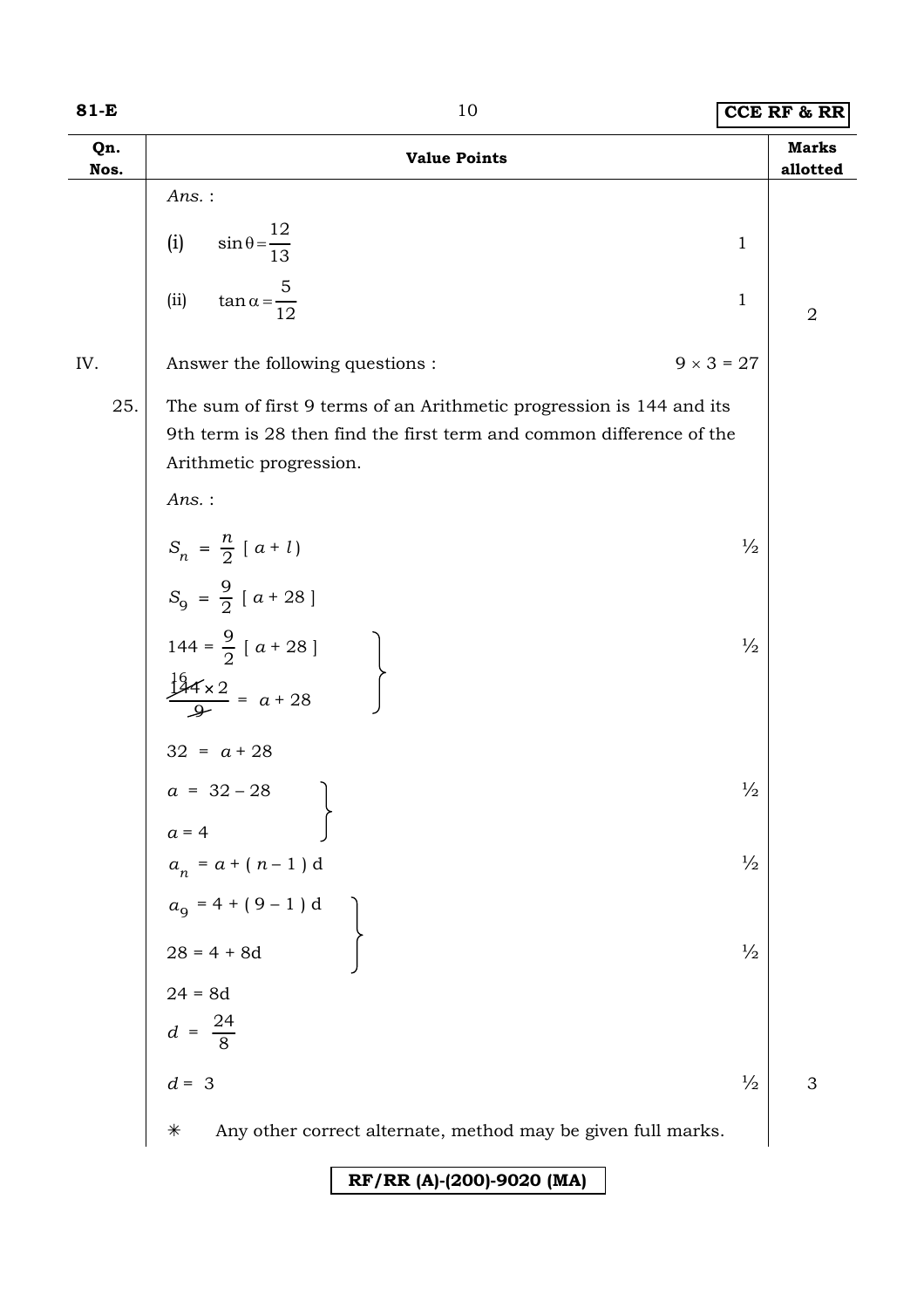| Qn.<br>Nos. | <b>Value Points</b>                                                                         | <b>Marks</b><br>allotted |
|-------------|---------------------------------------------------------------------------------------------|--------------------------|
| 26.         | The diagonal of a rectangular field is 60 m more than its shorter side.                     |                          |
|             | If the longer side is 30 m more than the shorter side, then find the<br>sides of the field. |                          |
|             | <b>OR</b>                                                                                   |                          |
|             | In a right angled triangle, the length of the hypotenuse is 13 cm.                          |                          |
|             | Among the remaining two sides, the length of one side is 7 cm more                          |                          |
|             | than the other side. Find the sides of the triangle.                                        |                          |
|             | Ans.:                                                                                       |                          |
|             | $\boldsymbol{A}$<br>D                                                                       |                          |
|             | $\left(x_{\star}\right._{60\,}_{\eta_{\chi}}$<br>$\boldsymbol{x}$ m                         |                          |
|             |                                                                                             |                          |
|             | B<br>$(x + 30)$ m                                                                           |                          |
|             | $ABCD \rightarrow$ rectangular field                                                        |                          |
|             | Let $AB = x$ m then $BC = (x + 30)$ m, $AC = (x + 60)$ m                                    |                          |
|             | $AC2 = AB2 + BC2$<br>$\frac{1}{2}$                                                          |                          |
|             | $(x+60)^2 = x^2 + (x+30)^2$<br>$\frac{1}{2}$                                                |                          |
|             | $x^2$ +60 <sup>2</sup> + 2×x×60 = $x^2$ + $x^2$ + 30 <sup>2</sup> + 2×x×30                  |                          |
|             | $3600+120x=x^2+900+60x$                                                                     |                          |
|             | $x^2+900+60x-3600-120x=0$                                                                   |                          |
|             | $x^2 - 60x - 2700 = 0$<br>$\frac{1}{2}$                                                     |                          |
|             | $x^2-90x+30x-2700=0$                                                                        |                          |
|             | $x(x-90)+30(x-90)=0$                                                                        |                          |
|             | $\frac{1}{2}$<br>$(x-90)$ $(x+30)=0$                                                        |                          |
|             | $x - 90 = 0$ or $x + 30 = 0$                                                                |                          |
|             | $\frac{1}{2}$<br>$x = 90$ or $x = -30$ (not considered)                                     |                          |
|             | $\therefore$ $x = 90$                                                                       |                          |
|             | $AB = x = 90$ m                                                                             |                          |
|             | $BC = (x + 30) = 90 + 30 = 120$ m<br>$\frac{1}{2}$                                          | 3                        |
|             | <b>OR</b>                                                                                   |                          |
|             | RF/RR (A)-(200)-9020 (MA)                                                                   | Turn over                |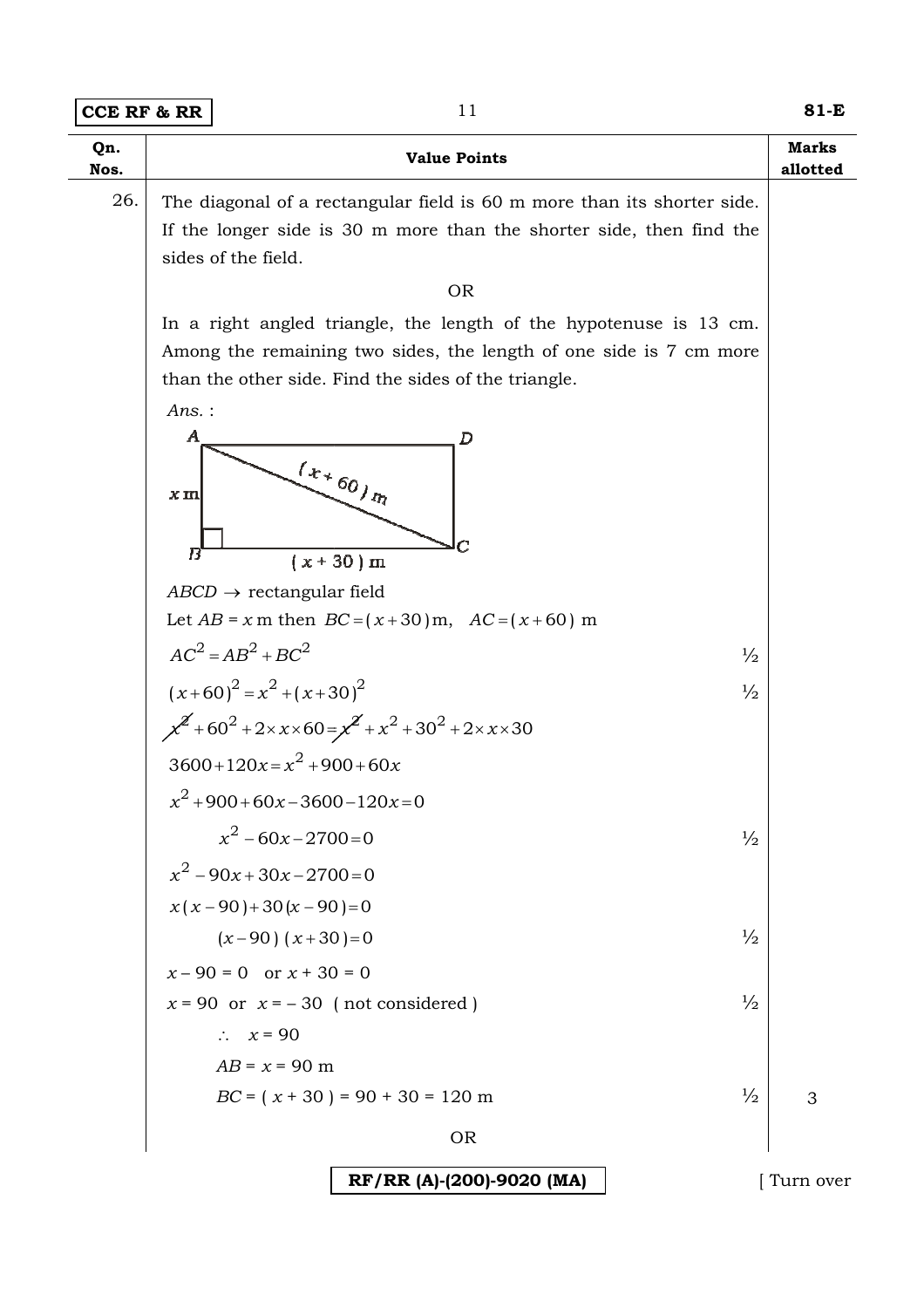| Qn.<br>Nos. | <b>Value Points</b>                                                                           |               | <b>Marks</b><br>allotted |
|-------------|-----------------------------------------------------------------------------------------------|---------------|--------------------------|
|             | $\boldsymbol{A}$<br>$13\;{\rm cm}$<br>$x\,\mathrm{cm}$<br>С<br>$\boldsymbol{B}$<br>$(x+7)$ cm |               |                          |
|             | Let ABC be a right angled triangle.                                                           |               |                          |
|             | Let $AC = 13$ cm, $AB = x$ cm and $BC = (x + 7)$ cm                                           |               |                          |
|             | $AC2 = AB2 + BC2$                                                                             | $\frac{1}{2}$ |                          |
|             | $13^2 = x^2 + (x+7)^2$                                                                        | $\frac{1}{2}$ |                          |
|             | $\Rightarrow 169 = x^2 + x^2 + 49 + 14x$                                                      |               |                          |
|             | $\Rightarrow 169 = 2x^2 + 49 + 14x$                                                           |               |                          |
|             | $\Rightarrow 2x^2 + 49 + 14x - 169 = 0$                                                       |               |                          |
|             | $\Rightarrow 2x^2 + 14x - 120 = 0$                                                            | $\frac{1}{2}$ |                          |
|             | $\div 2$ , $x^2 + 7x - 60 = 0$                                                                |               |                          |
|             | $\Rightarrow x^2 + 12x - 5x - 60 = 0$                                                         |               |                          |
|             | $\Rightarrow$ $x(x+12)-5(x+12)=0$                                                             |               |                          |
|             | $\Rightarrow$ $(x+12)(x-5)=0$                                                                 | $\frac{1}{2}$ |                          |
|             | $x + 12 = 0$ or $x - 5 = 0$                                                                   |               |                          |
|             | $x = -12$ or $x = 5$                                                                          |               |                          |
|             | (not considered) $\therefore$ $x = 5$                                                         | $\frac{1}{2}$ |                          |
|             | $AB = x = 5$ cm                                                                               |               |                          |
|             | $BC = (x + 7) = 5 + 7 = 12$ cm                                                                | $\frac{1}{2}$ | 3                        |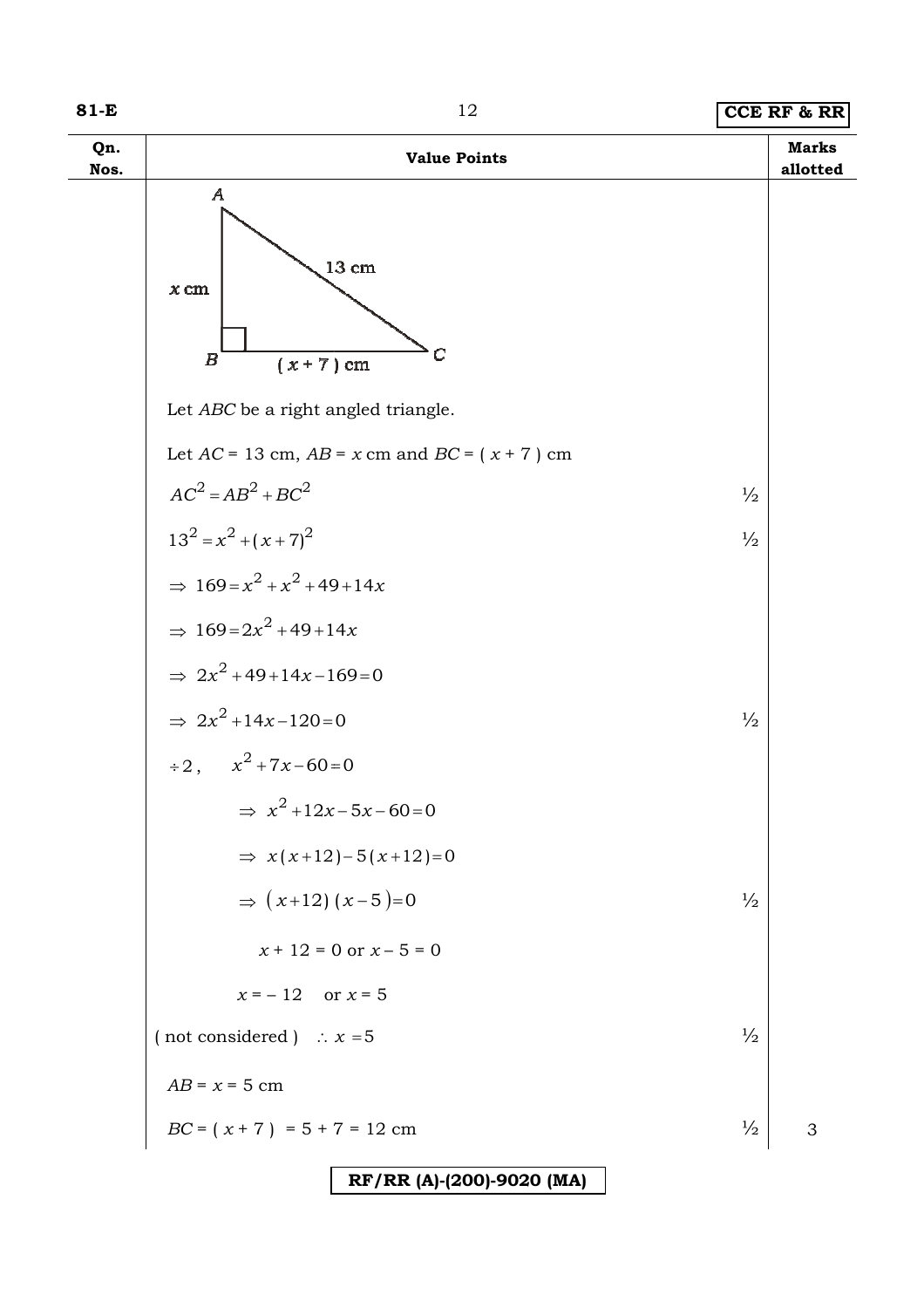### **CCE RF & RR 13 81-E**

| Qn.<br>Nos. | <b>Value Points</b>                                                                                  |               | <b>Marks</b><br>allotted |
|-------------|------------------------------------------------------------------------------------------------------|---------------|--------------------------|
| 27.         | Prove that                                                                                           |               |                          |
|             | $(\sin A + \csc A)^2 + (\cos A + \sec A)^2 = 7 + \tan^2 A + \cot^2 A$ .                              |               |                          |
|             | <b>OR</b>                                                                                            |               |                          |
|             | Prove that : $\sec \theta (1 - \sin \theta) (\sec \theta + \tan \theta) = 1$ .                       |               |                          |
|             | $Ans.$ :                                                                                             |               |                          |
|             | LHS = $(\sin A + \csc A)^2 + (\cos A + \sec A)^2$                                                    |               |                          |
|             | $= \sin^2 A + \cos e c^2 A + 2 \sin A \cdot \csc A + \cos^2 A + \sec^2 A$                            |               |                          |
|             | $+2\cos A \sec A$                                                                                    | $\mathbf{1}$  |                          |
|             | $=\frac{\sin^2 A + \cos^2 A + \csc^2 A + 2\sin A \cdot \frac{1}{\sin A} + \sec^2 A}{\sin A}$         |               |                          |
|             | +2cos $A \cdot \frac{1}{\cos A}$                                                                     |               |                          |
|             | $= 1 + (1 + \cot^2 A) + 2 + (1 + \tan^2 A) + 2$                                                      |               |                          |
|             | $\int$ : cosec <sup>2</sup> A=1+cot <sup>2</sup> A                                                   |               |                          |
|             | $\sec^2 A = 1 + \tan^2 A$                                                                            |               |                          |
|             | $\sin^2 A + \cos^2 A = 1$                                                                            | $\frac{1}{2}$ |                          |
|             | $= 7 + \tan^2 A + \cot^2 A$                                                                          | $\frac{1}{2}$ |                          |
|             | $LHS = RHS$                                                                                          |               | 3                        |
|             | <b>OR</b>                                                                                            |               |                          |
|             | LHS = $\sec \theta (1 - \sin \theta) (\sec \theta + \tan \theta)$                                    |               |                          |
|             | $=\frac{1}{\cos\theta}(1-\sin\theta)\left(\frac{1}{\cos\theta}+\frac{\sin\theta}{\cos\theta}\right)$ | 1             |                          |
|             | $=\frac{(1-\sin\theta)}{\cos\theta} \times \frac{(1+\sin\theta)}{\cos\theta}$                        | $\frac{1}{2}$ |                          |
|             | $=\frac{1-\sin^2\theta}{\cos^2\theta}$                                                               | $\frac{1}{2}$ |                          |
|             | $=\frac{\cos^2\theta}{\cos^2\theta}$<br>$[\because 1-\sin^2\theta = \cos^2\theta]$                   | $\frac{1}{2}$ |                          |
|             | $= 1$                                                                                                | $\frac{1}{2}$ |                          |
|             | $\therefore$ L.H.S. = R.H.S                                                                          |               | 3                        |
|             | RF/RR (A)-(200)-9020 (MA)                                                                            |               | [Turn over               |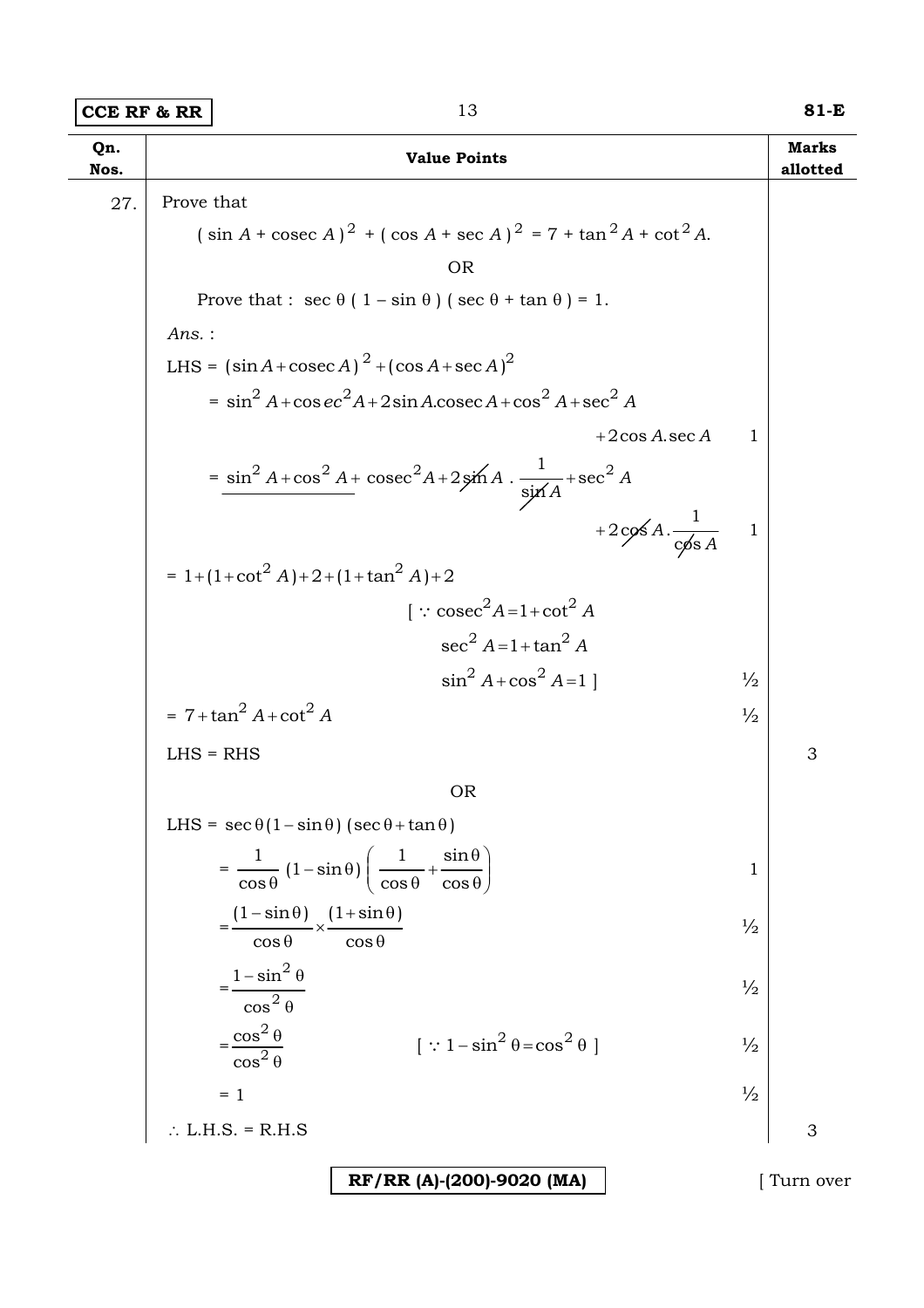#### **81-E** 14 **CCE RF & RR**

| Qn.<br>Nos. | <b>Value Points</b>                                                                                                                                    | <b>Marks</b><br>allotted |  |
|-------------|--------------------------------------------------------------------------------------------------------------------------------------------------------|--------------------------|--|
| 28.         | Find the coordinates of the point on the line segment joining the points<br>$A(-1, 7)$ and $B(4, -3)$ which divides AB internally in the ratio<br>2:3. |                          |  |
|             | <b>OR</b>                                                                                                                                              |                          |  |
|             | Find the area of triangle <i>PQR</i> with vertices $P(0, 4)$ , $Q(3, 0)$ and<br>$R(3, 5)$ .                                                            |                          |  |
|             | $Ans.$ :                                                                                                                                               |                          |  |
|             | $\begin{aligned} A\,(\,-\,1,\,7\,), \qquad \qquad B\,(\,4,\,-\,3\,) \\ x_1,y_1 \qquad \qquad x_2,\,y_2 \end{aligned}$<br>2:3                           |                          |  |
|             | $m_1$ $m_2$                                                                                                                                            |                          |  |
|             | $P(x,y) = \left(\frac{m_1x_2 + m_2x_1}{m_1 + m_2}, \frac{m_1y_2 + m_2y_1}{m_1 + m_2}\right)$                                                           | 1                        |  |
|             | $=\left(\frac{2(4)+3(-1)}{2+3},\frac{2(-3)+3(7)}{2+3}\right)$                                                                                          | $\frac{1}{2}$            |  |
|             | $=\left(\frac{8-3}{5},\frac{-6+21}{5}\right)$                                                                                                          | $\frac{1}{2}$            |  |
|             | $=\left(\frac{5}{5},\frac{15}{5}\right)$                                                                                                               | $\frac{1}{2}$            |  |
|             | $P(x, y) = (1, 3)$                                                                                                                                     | $\frac{1}{2}$<br>3       |  |
|             | <b>OR</b>                                                                                                                                              |                          |  |
|             | $P(0, 4), \qquad Q(3, 0) \qquad R(3, 5)$                                                                                                               |                          |  |
|             | $x_1, y_1$ $x_2, y_2$ $x_3, y_3$                                                                                                                       |                          |  |
|             | $A=\frac{1}{2}[x_1(y_2-y_3)+x_2(y_3-y_1)+x_3(y_1-y_2)]$                                                                                                | $\mathbf 1$              |  |
|             | $=\frac{1}{2}[0(0-5)+3(5-4)+3(4-0)]$                                                                                                                   | $\frac{1}{2}$            |  |
|             |                                                                                                                                                        |                          |  |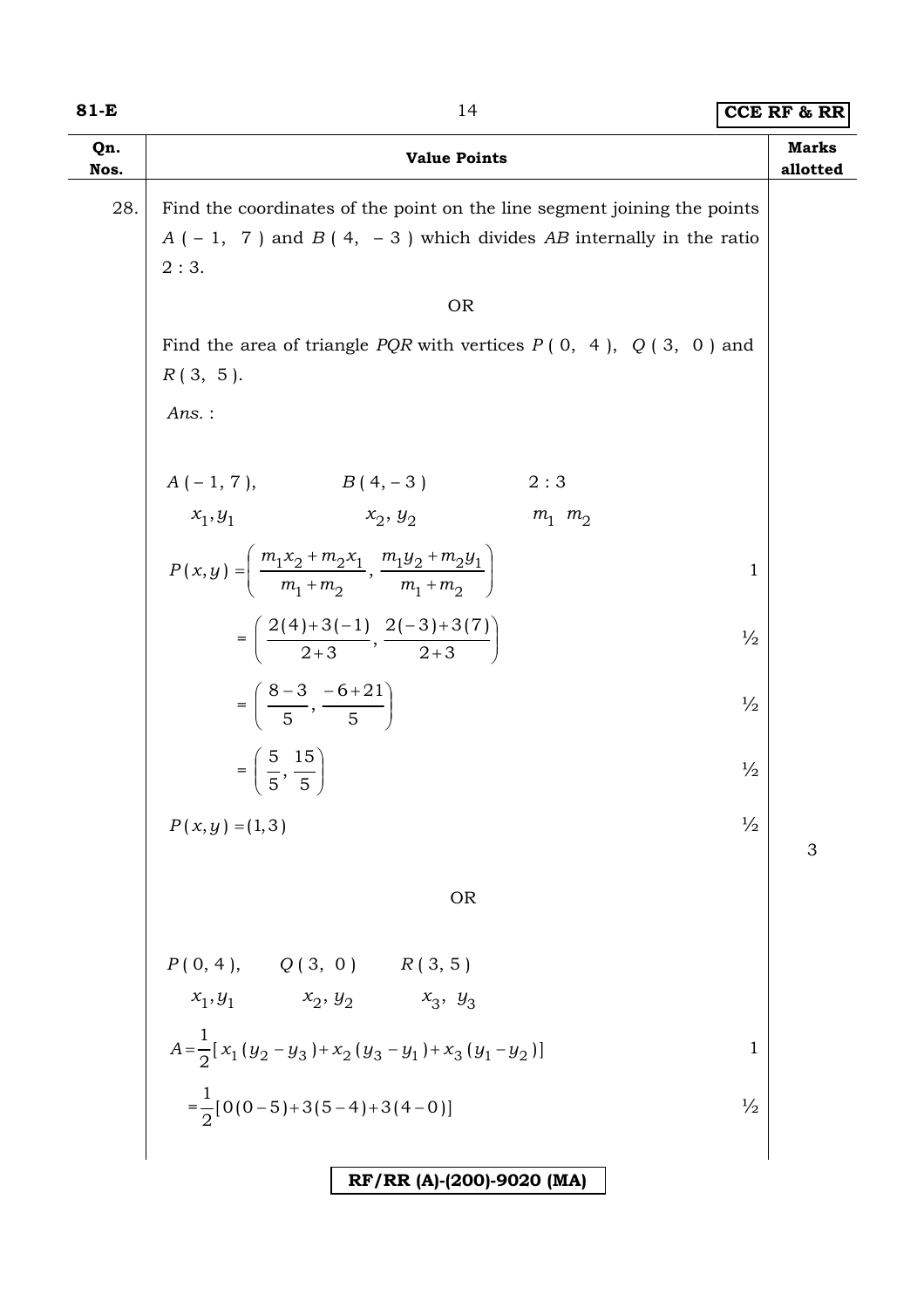| $=\frac{1}{2}[0(-5)+3(1)+3(4)]$<br>$\frac{1}{2}$<br>$=\frac{1}{2}$ [ 0 + 3 + 12 ]<br>$\frac{1}{2}$<br>$=\frac{1}{2} \times 15$<br>$A = \frac{15}{2}$ or 7.5 sq. units<br>$\frac{1}{2}$<br>29.<br>Find the mean for the following grouped data by Direct method :<br>Class-interval<br>Frequency<br>$10-20\,$<br>$\boldsymbol{2}$<br>$20-30\,$<br>$\ensuremath{\mathsf{3}}$<br>$30 - 40$<br>$\mathbf 5$<br>$40-50\,$<br>$\,7$<br>$50-60\,$<br>$\ensuremath{\mathsf{3}}$<br><b>OR</b><br>Find the mode for the following grouped data :<br>Class-interval<br>Frequency | <b>Marks</b><br>allotted  |  | <b>Value Points</b> |  | Qn.<br>Nos. |
|----------------------------------------------------------------------------------------------------------------------------------------------------------------------------------------------------------------------------------------------------------------------------------------------------------------------------------------------------------------------------------------------------------------------------------------------------------------------------------------------------------------------------------------------------------------------|---------------------------|--|---------------------|--|-------------|
|                                                                                                                                                                                                                                                                                                                                                                                                                                                                                                                                                                      |                           |  |                     |  |             |
|                                                                                                                                                                                                                                                                                                                                                                                                                                                                                                                                                                      |                           |  |                     |  |             |
|                                                                                                                                                                                                                                                                                                                                                                                                                                                                                                                                                                      | $\ensuremath{\mathsf{3}}$ |  |                     |  |             |
|                                                                                                                                                                                                                                                                                                                                                                                                                                                                                                                                                                      |                           |  |                     |  |             |
|                                                                                                                                                                                                                                                                                                                                                                                                                                                                                                                                                                      |                           |  |                     |  |             |
|                                                                                                                                                                                                                                                                                                                                                                                                                                                                                                                                                                      |                           |  |                     |  |             |
|                                                                                                                                                                                                                                                                                                                                                                                                                                                                                                                                                                      |                           |  |                     |  |             |
|                                                                                                                                                                                                                                                                                                                                                                                                                                                                                                                                                                      |                           |  |                     |  |             |
|                                                                                                                                                                                                                                                                                                                                                                                                                                                                                                                                                                      |                           |  |                     |  |             |
|                                                                                                                                                                                                                                                                                                                                                                                                                                                                                                                                                                      |                           |  |                     |  |             |
|                                                                                                                                                                                                                                                                                                                                                                                                                                                                                                                                                                      |                           |  |                     |  |             |
|                                                                                                                                                                                                                                                                                                                                                                                                                                                                                                                                                                      |                           |  |                     |  |             |
|                                                                                                                                                                                                                                                                                                                                                                                                                                                                                                                                                                      |                           |  |                     |  |             |
|                                                                                                                                                                                                                                                                                                                                                                                                                                                                                                                                                                      |                           |  |                     |  |             |
| $5 - 15$<br>3                                                                                                                                                                                                                                                                                                                                                                                                                                                                                                                                                        |                           |  |                     |  |             |
| $15 - 25$<br>$\overline{4}$                                                                                                                                                                                                                                                                                                                                                                                                                                                                                                                                          |                           |  |                     |  |             |
| $25 - 35$<br>8                                                                                                                                                                                                                                                                                                                                                                                                                                                                                                                                                       |                           |  |                     |  |             |
| $35 - 45$<br>$\overline{7}$                                                                                                                                                                                                                                                                                                                                                                                                                                                                                                                                          |                           |  |                     |  |             |
| $45 - 55$<br>3                                                                                                                                                                                                                                                                                                                                                                                                                                                                                                                                                       |                           |  |                     |  |             |

**RF/RR (A)-(200)-9020 (MA)** [ Turn over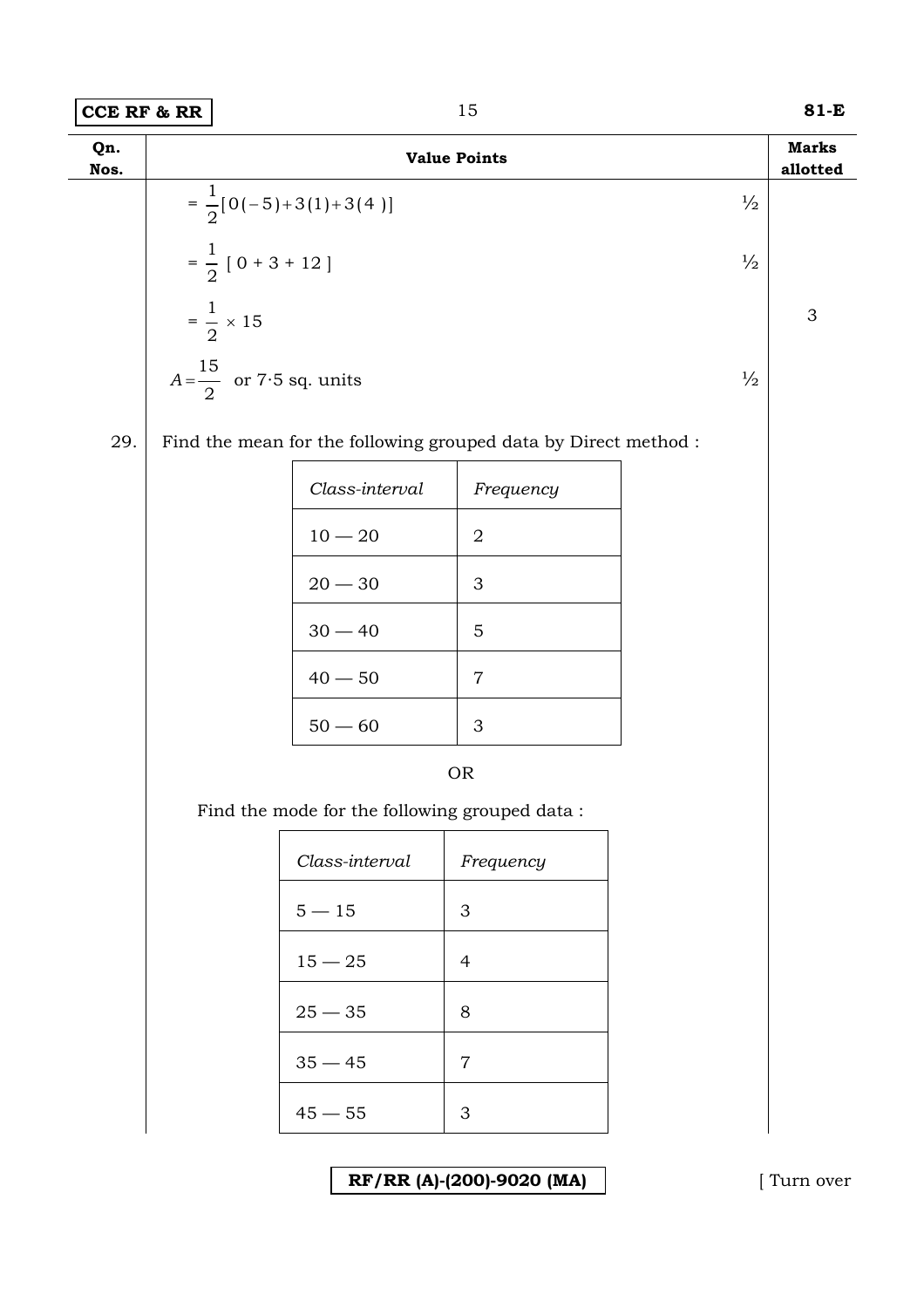### **81-E** 16 **CCE RF & RR**

| Qn.<br>Nos. |       |                                    |                                                                         | <b>Value Points</b>                                |                                                                |                | <b>Marks</b><br>allotted |
|-------------|-------|------------------------------------|-------------------------------------------------------------------------|----------------------------------------------------|----------------------------------------------------------------|----------------|--------------------------|
|             | Ans.: |                                    |                                                                         |                                                    |                                                                |                |                          |
|             |       | $C-I$                              | $f_i$                                                                   | $x_i$                                              | $f_i x_i$                                                      |                |                          |
|             |       | 10-20                              | $\overline{2}$                                                          | 15                                                 | 30                                                             |                |                          |
|             |       | 20-30                              | 3                                                                       | 25                                                 | 75                                                             |                |                          |
|             |       | 30-40                              | 5                                                                       | 35                                                 | 175                                                            |                |                          |
|             |       | 40-50                              | $\overline{7}$                                                          | 45                                                 | 315                                                            |                |                          |
|             |       | 50-60                              | 3                                                                       | 55                                                 | 165                                                            |                |                          |
|             |       |                                    | $N = 20$                                                                |                                                    | $\sum f_i x_i = 760$                                           |                |                          |
|             |       |                                    |                                                                         | Table                                              |                                                                | $\overline{2}$ |                          |
|             |       |                                    |                                                                         | [Mid points $-01$<br>finding $f_i x_i$ - 01 ]      |                                                                |                |                          |
|             |       |                                    |                                                                         |                                                    | Mean, $\overline{X} = \frac{\sum f_i x_i}{N}$ OR $\sum_{N} FX$ | $\frac{1}{2}$  |                          |
|             |       |                                    |                                                                         | $=\frac{760}{20}$                                  |                                                                |                |                          |
|             |       |                                    |                                                                         | $\overline{X}$ =38                                 |                                                                | $\frac{1}{2}$  | 3                        |
|             |       |                                    |                                                                         | <b>OR</b>                                          |                                                                |                |                          |
|             |       |                                    | $f_0 = 4$ , $f_1 = 8$ , $f_2 = 7$ , $h = 10$ and $l = 25$               | From the frequency distribution table we find that |                                                                |                |                          |
|             |       |                                    | Mode = $l + \left[ \frac{f_1 - f_0}{2f_1 - f_0 - f_2} \right] \times h$ |                                                    |                                                                | $\mathbf{1}$   |                          |
|             |       |                                    |                                                                         |                                                    |                                                                |                |                          |
|             |       |                                    | = $25 + [\frac{8-4}{2(8)-4-7}] \times 10$                               |                                                    |                                                                | $\frac{1}{2}$  |                          |
|             |       |                                    | = $25 + [\frac{4}{16-11}] \times 10$                                    |                                                    |                                                                | $\frac{1}{2}$  |                          |
|             |       | $= 25 + \frac{4}{5} \times 10^{2}$ |                                                                         |                                                    |                                                                | $\frac{1}{2}$  |                          |
|             |       | $= 25 + 8$<br>Mode = 33            |                                                                         |                                                    |                                                                |                |                          |
|             |       |                                    |                                                                         |                                                    |                                                                | $\frac{1}{2}$  | 3                        |
|             |       |                                    |                                                                         | RF/RR (A)-(200)-9020 (MA)                          |                                                                |                |                          |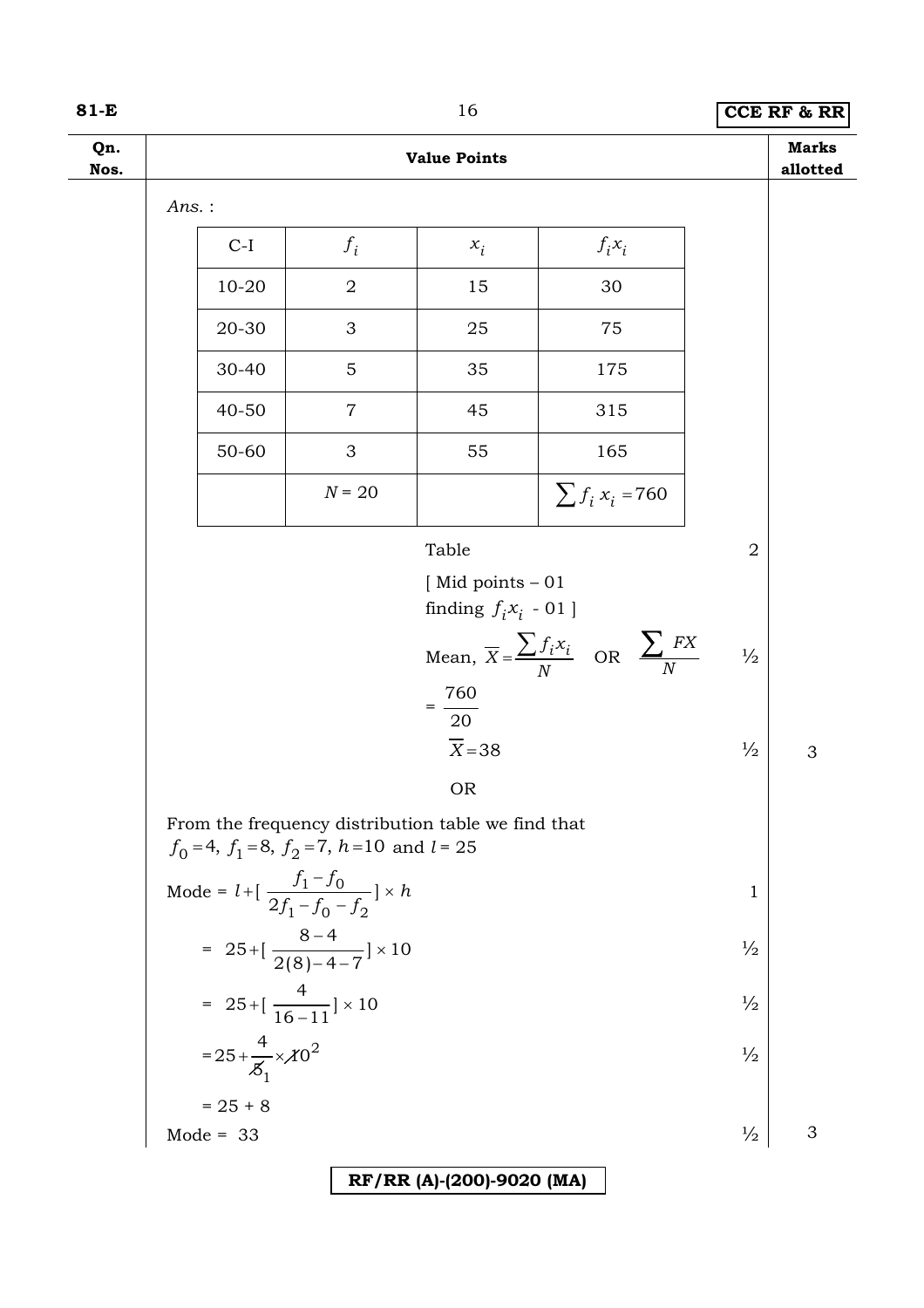| 30. | recorded as follows :<br>Height in cm<br>Less than 140<br>Less than 145<br>Less than 150<br>Less than 155 | During a medical check-up of 50 students of a class, their heights were<br>Draw "less than type" ogive for the given data:<br>Number<br>$\circ f$<br>(Cumulative frequency)<br>$\mathbf 5$<br>10<br>15 | students  |           |
|-----|-----------------------------------------------------------------------------------------------------------|--------------------------------------------------------------------------------------------------------------------------------------------------------------------------------------------------------|-----------|-----------|
|     |                                                                                                           |                                                                                                                                                                                                        |           |           |
|     |                                                                                                           |                                                                                                                                                                                                        |           |           |
|     |                                                                                                           |                                                                                                                                                                                                        |           |           |
|     |                                                                                                           |                                                                                                                                                                                                        |           |           |
|     |                                                                                                           |                                                                                                                                                                                                        |           |           |
|     |                                                                                                           |                                                                                                                                                                                                        |           |           |
|     |                                                                                                           |                                                                                                                                                                                                        |           |           |
|     |                                                                                                           | 25                                                                                                                                                                                                     |           |           |
|     | Less than 160                                                                                             | 40                                                                                                                                                                                                     |           |           |
|     | Less than 165                                                                                             | 50                                                                                                                                                                                                     |           |           |
|     | 45<br>40<br>ncy<br>35<br>cumulative freque<br>30<br>25<br>20<br>15<br>10<br>$\overline{\mathbf{5}}$       |                                                                                                                                                                                                        |           |           |
|     | $\mathbf 0$<br>140 145                                                                                    | 150 155 160 165<br>upper limits $\longrightarrow$<br>RF/RR (A)-(200)-9020 (MA)                                                                                                                         | $\vec{x}$ | Turn over |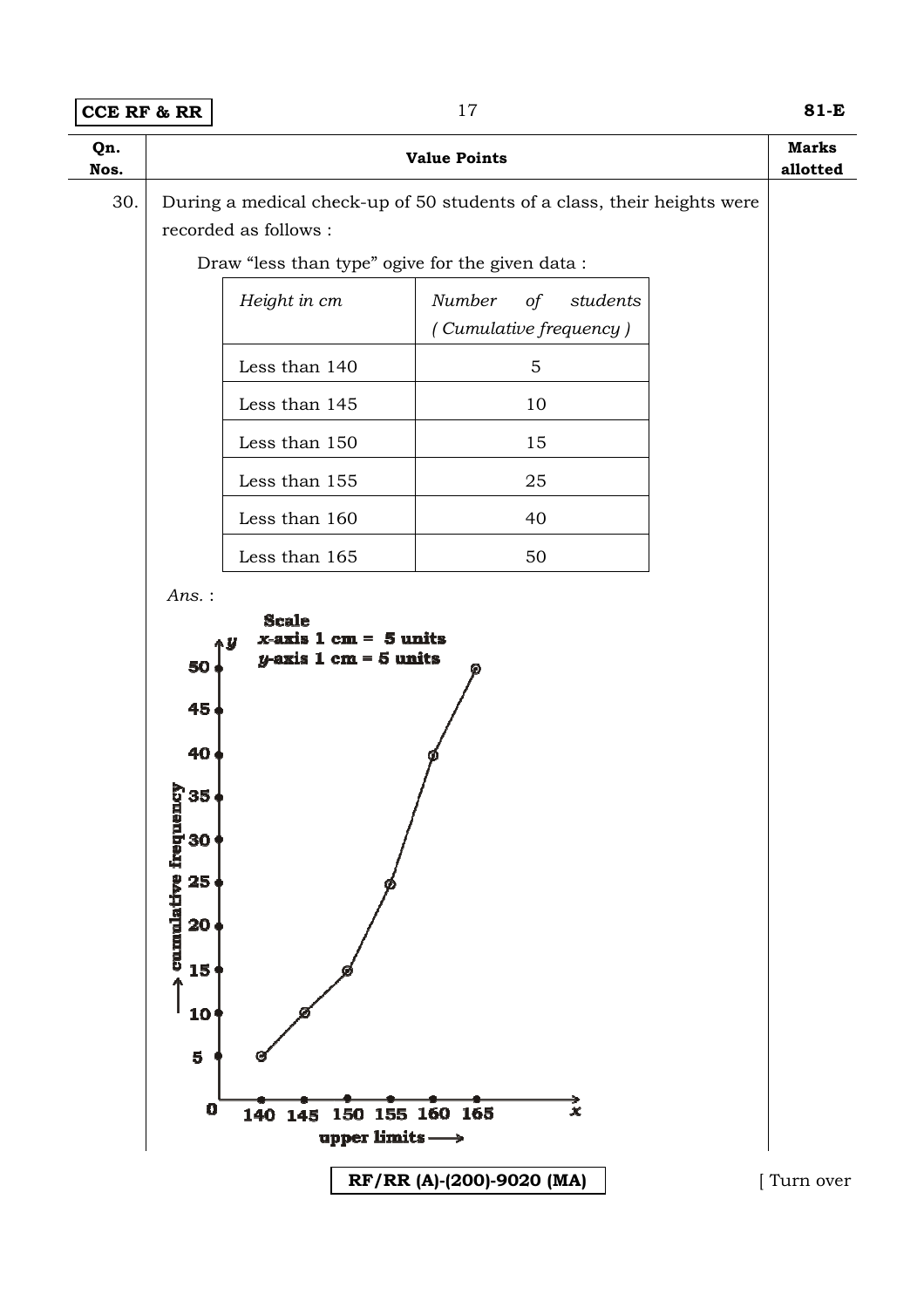| Qn.<br>Nos. | <b>Value Points</b>                                                                               | <b>Marks</b><br>allotted |
|-------------|---------------------------------------------------------------------------------------------------|--------------------------|
|             | Drawing axes and writing scale $\frac{1}{2} + \frac{1}{2} = 1$                                    |                          |
|             | Marking points<br>$\mathbf{1}$                                                                    |                          |
|             | Drawing Ogive<br>1                                                                                | 3                        |
| 31.         | Prove that "the lengths of tangents drawn from an external point to a                             |                          |
|             | circle are equal".                                                                                |                          |
|             | Ans.:                                                                                             |                          |
|             | P<br>$\overline{O}$<br>$\frac{1}{2}$<br>$\overline{R}$                                            |                          |
|             |                                                                                                   |                          |
|             | Data : O is the centre of the circle. $PQ$ and $PR$ are tangents drawn from                       |                          |
|             | $\frac{1}{2}$<br>external point $P$ .                                                             |                          |
|             | $\frac{1}{2}$<br>To Prove : $PQ = PR$                                                             |                          |
|             | $\frac{1}{2}$<br>Construction : Join OP, OQ and OR.                                               |                          |
|             | Proof: In the figure                                                                              |                          |
|             | $\angle OQP = \angle ORP = 90^{\circ}$ $\begin{bmatrix} OQ \perp PQ \\ OR \perp PR \end{bmatrix}$ |                          |
|             | $\frac{1}{2}$<br>$OQ = OR$<br>[radii of same circle]                                              |                          |
|             | $OP = OP$<br>[common side]                                                                        |                          |
|             | $\frac{1}{2}$<br>$\triangle OQP \cong \triangle ORP$<br>[ RHS]                                    |                          |
|             | $PQ = PR$<br>$[$ CPCT $]$                                                                         |                          |
|             | <b>Note</b> : If the theorem is proved as given in the text-book, give full                       |                          |
|             | marks.                                                                                            | 3                        |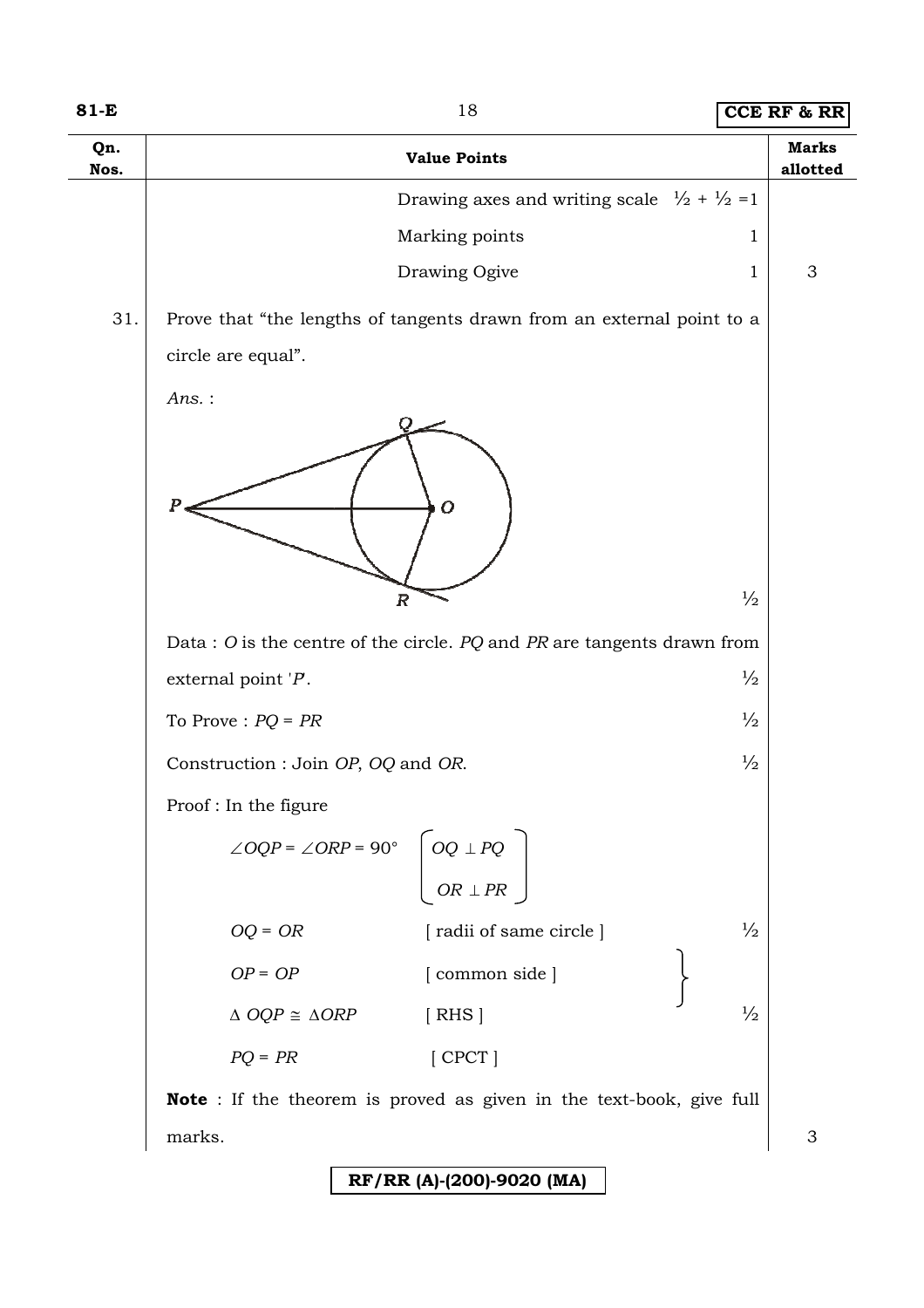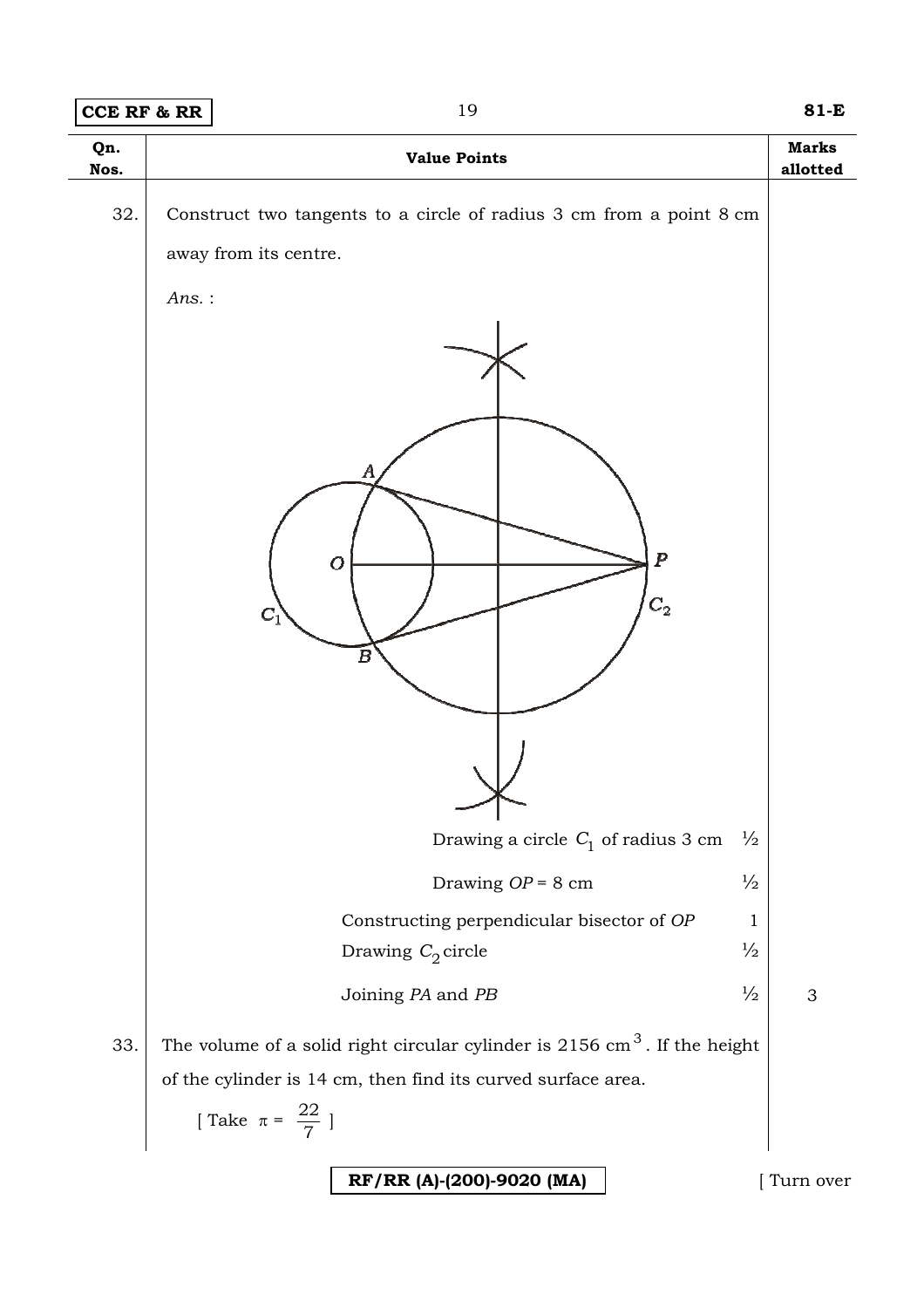### **81-E** 20 **CCE RF & RR**

| Qn.<br>Nos. | <b>Value Points</b>                                                                                                                   | <b>Marks</b><br>allotted |
|-------------|---------------------------------------------------------------------------------------------------------------------------------------|--------------------------|
|             | $Ans.$ :                                                                                                                              |                          |
|             | $V = 2156$ cm <sup>3</sup>                                                                                                            |                          |
|             | $h = 14$ cm                                                                                                                           |                          |
|             | $r = ?$                                                                                                                               |                          |
|             | $CSA = ?$                                                                                                                             |                          |
|             | Volume of cylinder = $\pi r^2 h$<br>$\frac{1}{2}$                                                                                     |                          |
|             | 2156 = $\frac{22}{7} \times r^2 \times 14^2$<br>$\frac{1}{2}$                                                                         |                          |
|             | $2156 = 44 r2$                                                                                                                        |                          |
|             | $r^2 = \frac{2156}{44}$                                                                                                               |                          |
|             | $r^2 = 49$                                                                                                                            |                          |
|             | $r = \sqrt{49}$                                                                                                                       |                          |
|             | $\frac{1}{2}$<br>$r = 7$ cm                                                                                                           |                          |
|             | $\frac{1}{2}$                                                                                                                         |                          |
|             | Curved surface area of $\begin{cases}\n= 2\pi rh \\ = 2 \times \frac{22}{\sqrt{7}} \times \frac{7}{14}\n\end{cases}$<br>$\frac{1}{2}$ |                          |
|             | $= 2 \times 22 \times 14$                                                                                                             |                          |
|             | $= 616$ cm <sup>2</sup><br>$\frac{1}{2}$                                                                                              | 3                        |
| V.          | Answer the following questions :<br>$4 \times 4 = 16$                                                                                 |                          |
| 34.         | Find the solution of the given pair of linear equations by graphical<br>$\rm{method}$ :                                               |                          |
|             |                                                                                                                                       |                          |
|             | $x + 2y = 6$<br>$x + y = 5$                                                                                                           |                          |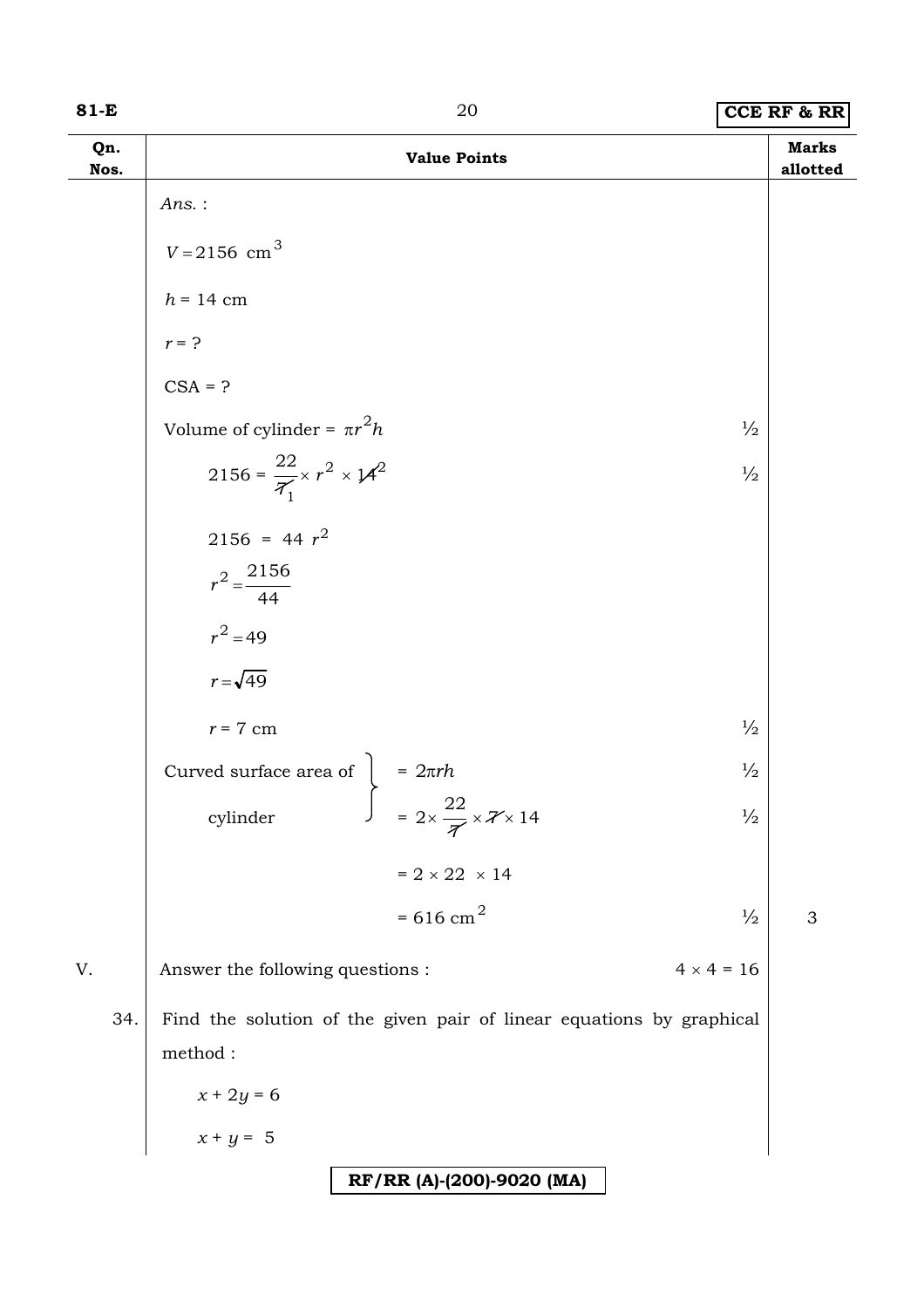



 $35.$  The angle of elevation of the top of a building from the foot of a tower is 30° and the angle of elevation of the top of the tower from the foot of the building is 60°. Both the tower and building are on the same level

**RF/RR (A)-(200)-9020 (MA)**

[ Turn over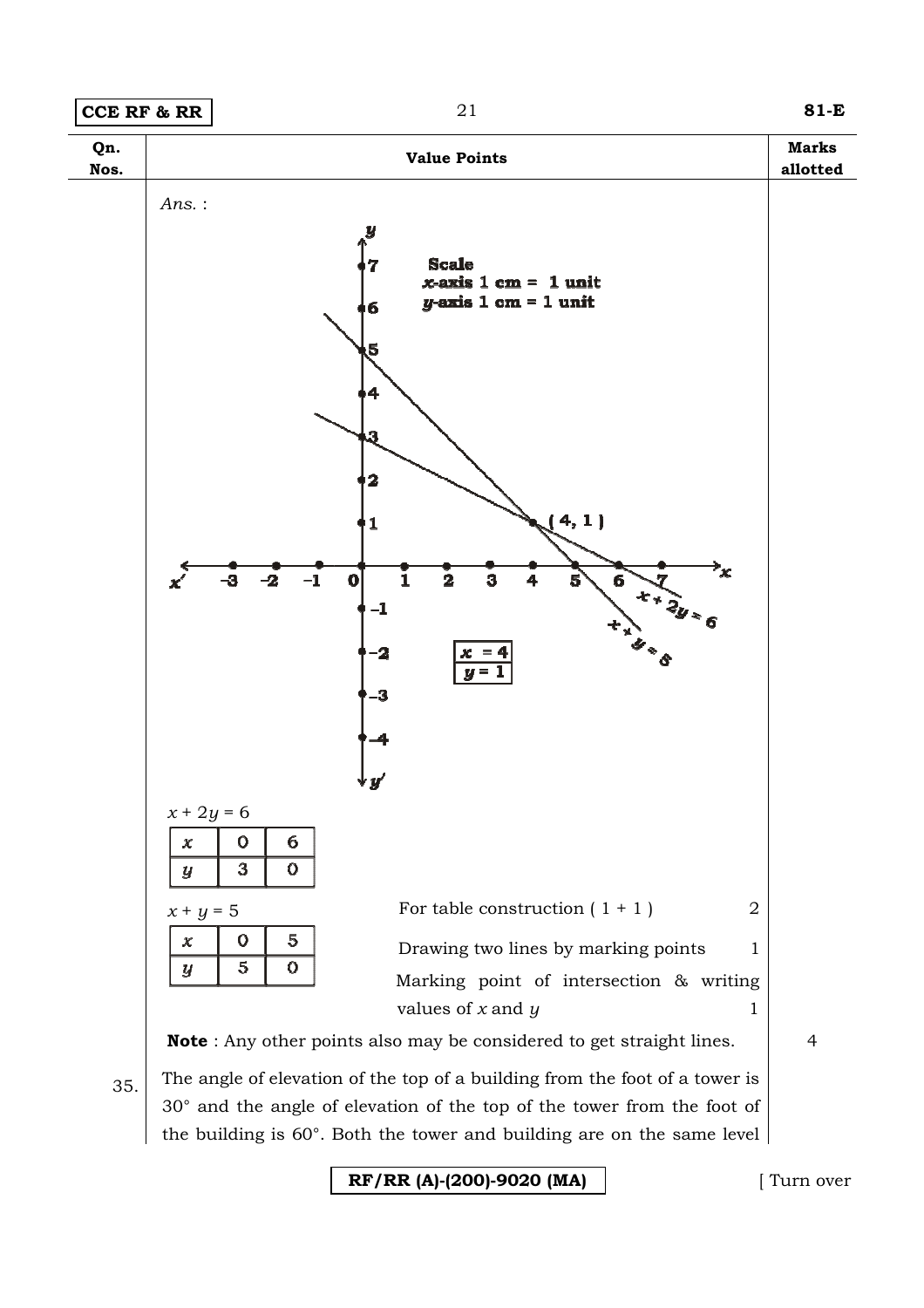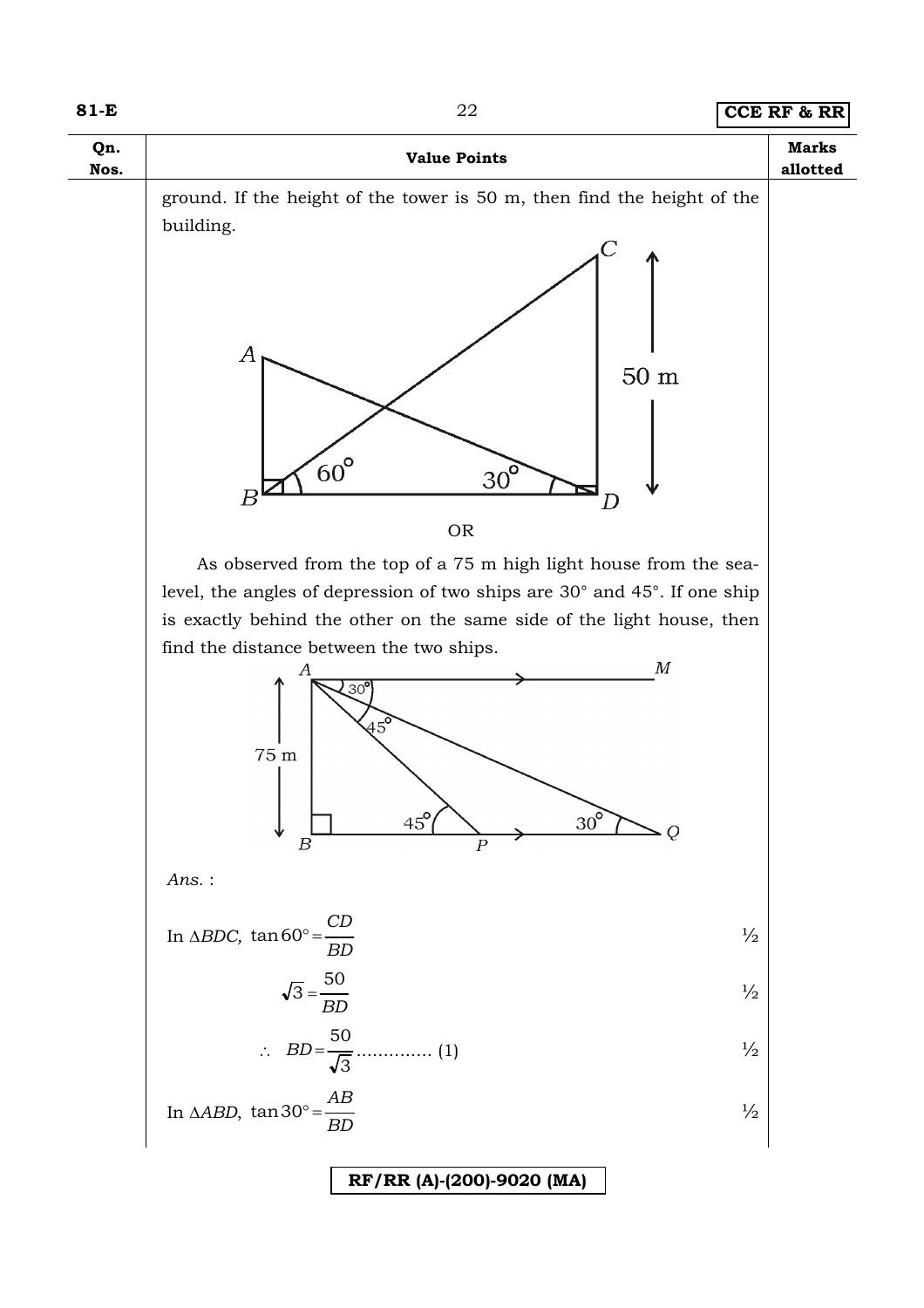| $81-E$ |
|--------|
|        |

| Qn.<br>Nos. | <b>Value Points</b>                                                                                                                                             | <b>Marks</b><br>allotted |
|-------------|-----------------------------------------------------------------------------------------------------------------------------------------------------------------|--------------------------|
|             | $\mathbf{1}$<br>AB<br>$\overline{\sqrt{3}} = \overline{BD}$                                                                                                     |                          |
|             |                                                                                                                                                                 |                          |
|             | $\frac{1}{2}$                                                                                                                                                   |                          |
|             | From $(1)$ and $(2)$                                                                                                                                            |                          |
|             | $\sqrt{3}$ . $AB = \frac{50}{\sqrt{3}}$<br>$\frac{1}{2}$                                                                                                        |                          |
|             | $AB = \frac{50}{\sqrt{3} \cdot \sqrt{3}}$<br>$\frac{1}{2}$                                                                                                      |                          |
|             | $AB = \frac{50}{3}$ or $16\frac{2}{3}$ m<br>$\frac{1}{2}$                                                                                                       | $\overline{4}$           |
|             | <b>OR</b>                                                                                                                                                       |                          |
|             | Distance between the two ships is $PQ$                                                                                                                          |                          |
|             | In $\triangle ABP$ , $\tan 45^\circ = \frac{AB}{BP}$<br>$\frac{1}{2}$                                                                                           |                          |
|             | $1 = \frac{75}{BP}$<br>$\frac{1}{2}$                                                                                                                            |                          |
|             | $\frac{1}{2}$<br>$\therefore BP = 75$                                                                                                                           |                          |
|             | In $\triangle ABQ$ , $\tan 30^\circ = \frac{AB}{BQ}$<br>$\frac{1}{2}$                                                                                           |                          |
|             | 75<br>$\mathbf{1}$<br>$\frac{1}{2}$<br>$\overline{BP+PQ}$<br>$\sqrt{3}$                                                                                         |                          |
|             | 75<br>$\mathbf{1}$<br>$\frac{1}{2}$<br>$\frac{1}{\sqrt{3}} = \frac{1}{75 + PQ}$                                                                                 |                          |
|             | $75 + PQ = 75\sqrt{3}$                                                                                                                                          |                          |
|             | $PQ = 75\sqrt{3} - 75$<br>$\frac{1}{2}$                                                                                                                         |                          |
|             | $PQ = 75(\sqrt{3}-1)$ m<br>$\frac{1}{2}$                                                                                                                        | $\overline{4}$           |
| 36.         | Construct a triangle with sides $4.5$ cm, $6$ cm and $8$ cm. Then construct<br>another triangle whose sides are $\frac{3}{4}$ of the corresponding sides of the |                          |
|             | first triangle.                                                                                                                                                 |                          |

**RF/RR (A)-(200)-9020 (MA)** [ Turn over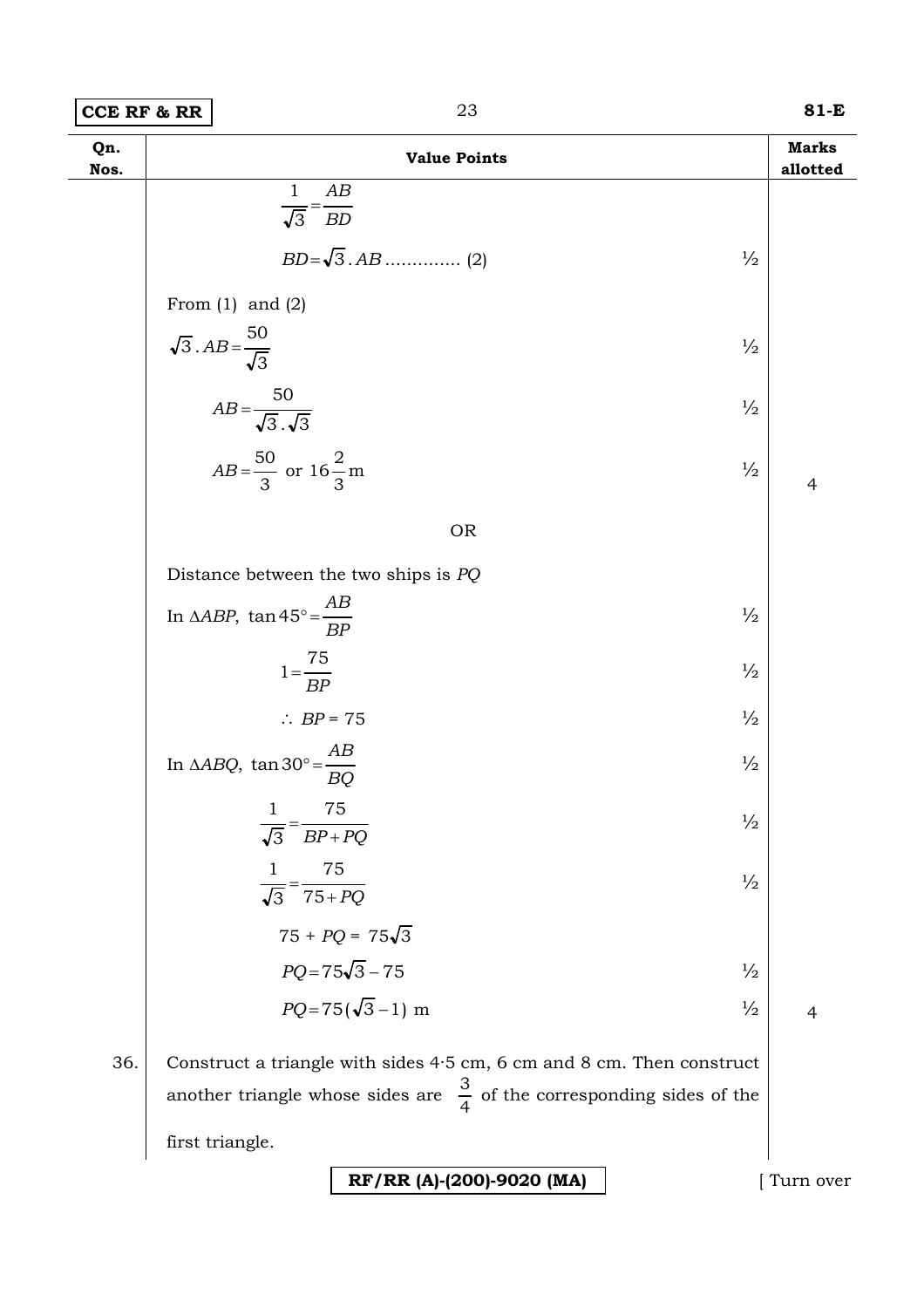

#### **81-E** 24 **CCE RF & RR**

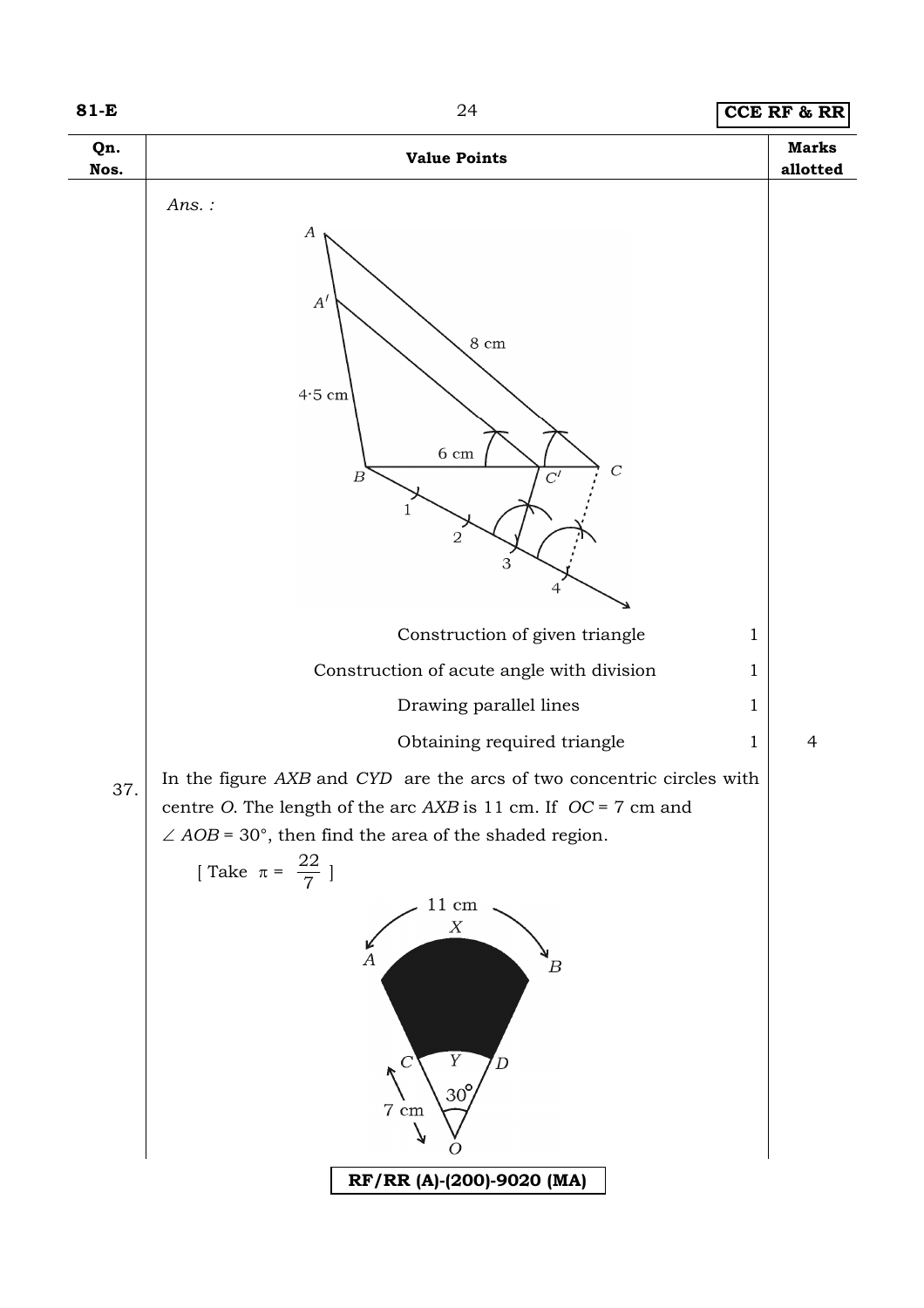| <b>CCE RF &amp; RR</b> | 81-E |
|------------------------|------|
|                        |      |

| Qn.<br>Nos. | <b>Value Points</b>                                                                                                  | <b>Marks</b><br>allotted |
|-------------|----------------------------------------------------------------------------------------------------------------------|--------------------------|
|             | $Ans.$ :                                                                                                             |                          |
|             | Length of the arc = $\frac{\theta}{360^{\circ}} \times 2\pi r$<br>$\frac{1}{2}$                                      |                          |
|             | 11= $\frac{30^{\circ}}{36\theta_{12}^{\circ}\theta_{3}} \times 2 \times \frac{22^{11}}{7} \times r$<br>$\frac{1}{2}$ |                          |
|             | $11 = \frac{11r}{21}$                                                                                                |                          |
|             | $r = \frac{11 \times 21}{11}$                                                                                        |                          |
|             | $\frac{1}{2}$<br>$r = 21$ cm                                                                                         |                          |
|             | Area of the sector <i>OAXB</i> = $A_1 = \frac{\theta}{360^\circ} \times \pi r^2$<br>$\frac{1}{2}$                    |                          |
|             | $=\frac{30^{\circ}}{360^{\circ}} \times \frac{22}{7} \times 21^{2}$                                                  |                          |
|             | $=\frac{1}{12g_0}\times\frac{22^{11}}{\mathcal{A}_1}\times21^{\mathfrak{Z}^1}\times21$                               |                          |
|             | $=\frac{231}{2}$ cm <sup>2</sup><br>$\frac{1}{2}$                                                                    |                          |
|             | Area of the sector <i>OCYD</i> = $A_2 = \frac{\theta}{360^\circ} \times \pi r^2$                                     |                          |
|             | $=\frac{30^{\circ}}{360^{\circ}} \times \frac{22}{7} \times 7^2$                                                     |                          |
|             | $=\frac{1}{126}\times\frac{22^{11}}{\pi}\times7\times7$                                                              |                          |
|             | $A_2 = \frac{77}{6}$ cm <sup>2</sup><br>$\frac{1}{2}$                                                                |                          |
|             | Area of the shaded region = $A_1 - A_2$                                                                              |                          |
|             | $=\frac{231}{2}-\frac{77}{6}$                                                                                        |                          |
|             | $=\frac{693-77}{6}$<br>$\frac{1}{2}$                                                                                 |                          |
|             | $=\frac{616}{6}$                                                                                                     |                          |
|             |                                                                                                                      |                          |
|             | RF/RR (A)-(200)-9020 (MA)                                                                                            | Turn over                |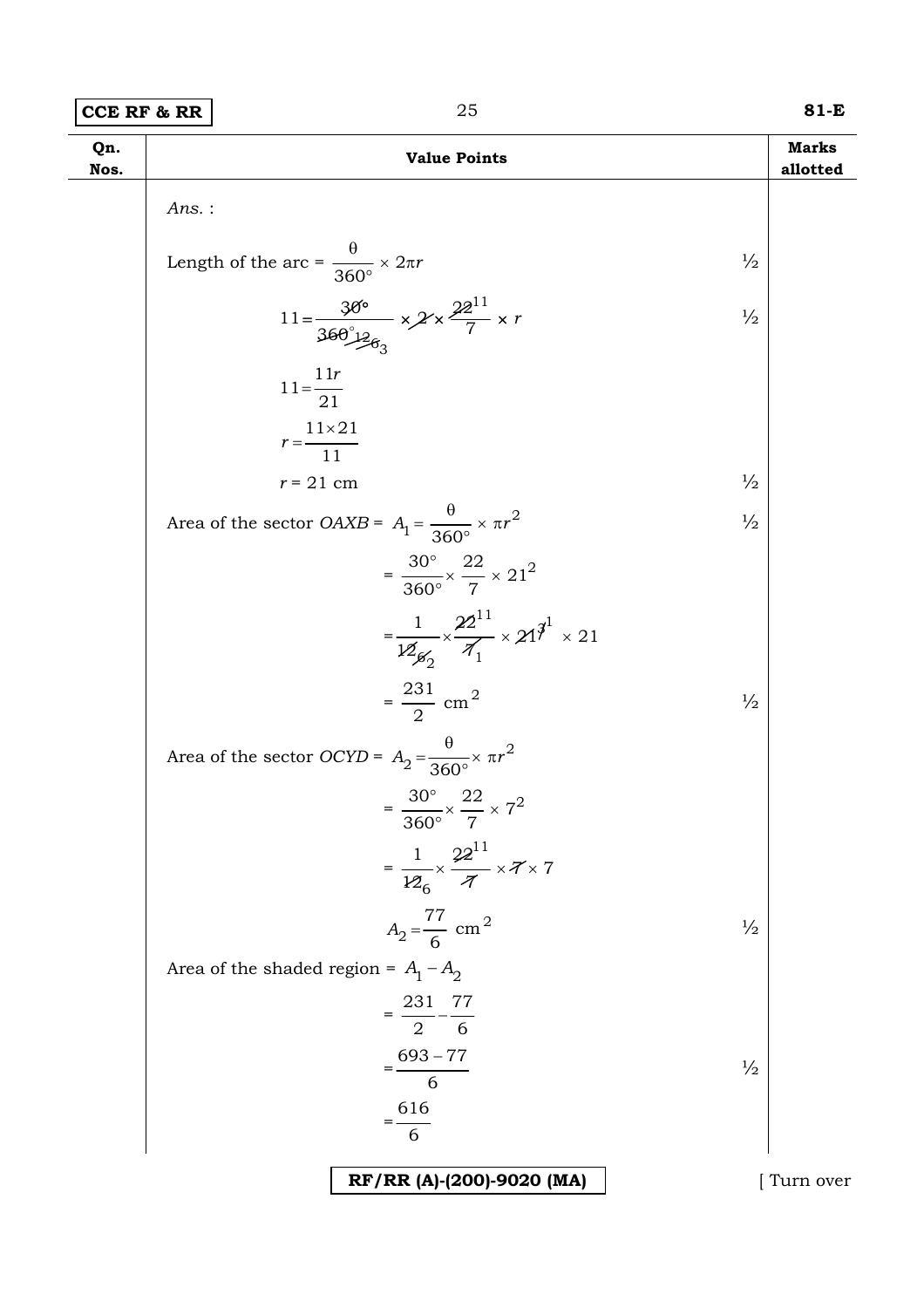